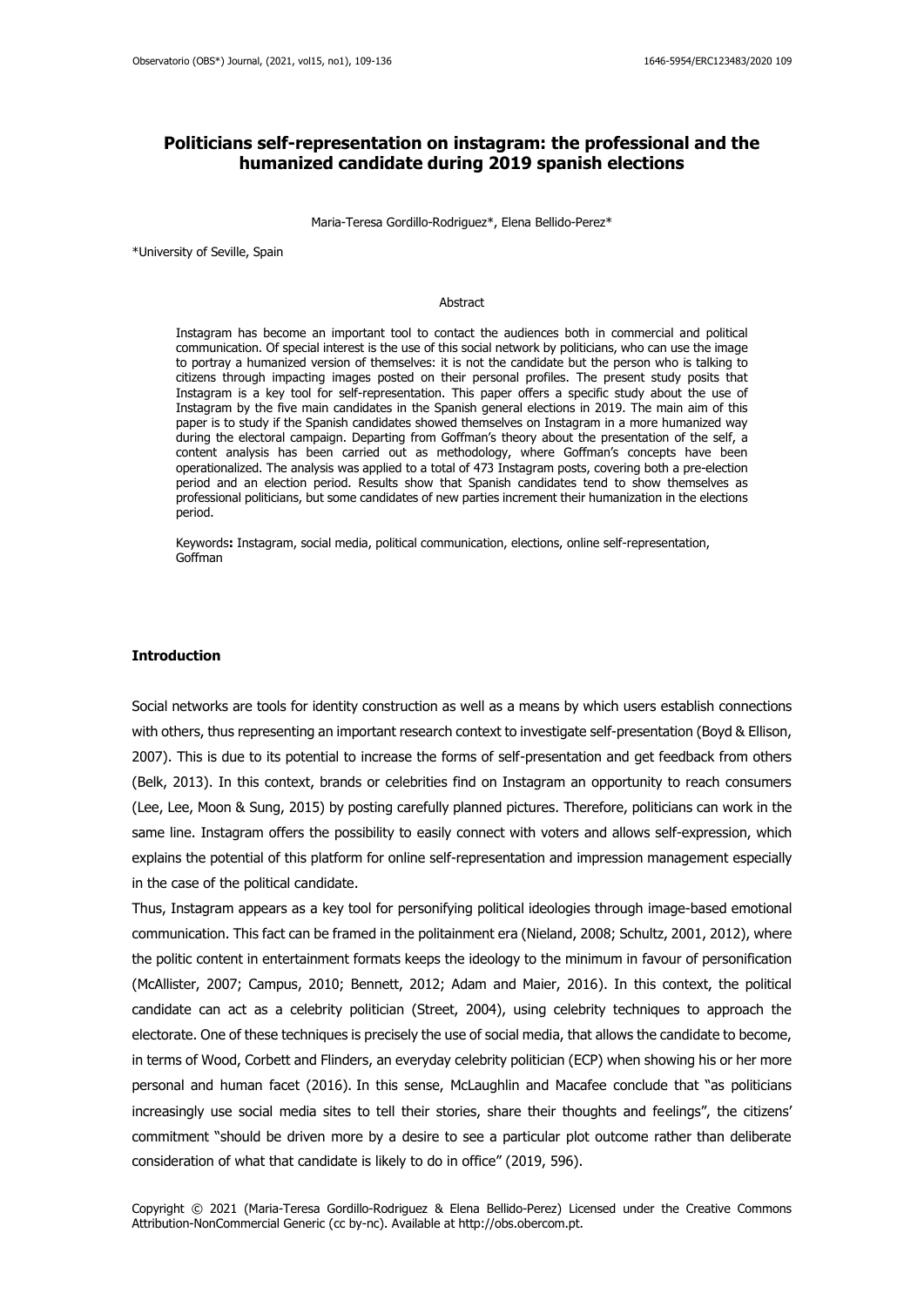This study moves the electoral candidate's self-representation on Instagram and the personification of politics to the Spanish context, trying to expand the knowledge about the candidate's use of social media in political marketing studies (cfr. Hong & Nadler, 2012; Karlsen, 2012; McGregor, Lawrence & Cardona, 2017; McGregor, 2017; Kreiss, Lawrence & McGregor, 2018). In Spain, Internet users choose social networks as an information source more often when following the electoral campaign. According to the CIS (Sociological Research Center) report referring the 2019 general elections, Spaniards affirm to use the social media for this purpose, being, in general, their second choice after TV, and the first choice for 13,6% of Spanish citizens (2019).

Hence, following a quantitative methodology, this paper explores the degree to which Spanish political candidates apply dramaturgic strategies for impression management in the April 2019 national elections (28A). More in concrete, it follows Goffman's (1959) principles to explain candidates' self-representation performance on Instagram, that is, the conscious selection of photographs which represent the best version of themselves or, at least, an image corresponding to what that citizens may consider an ideal candidate.

The main aim of this paper is to explore the self-representation of the main five Spanish political candidates on Instagram ー@sanchezcastejón (Pedro Sánchez, PSOE), @pablocasadoblanco (Pablo Casado, PP), @iglesiasiturrionpablo (Pablo Iglesias, Podemos), @albertriveradiaz (Albert Rivera, Ciudadanos) and @santi\_abascal (Santiago Abascal, VOX)ー, in order to ascertain if the candidate is showing himself on this social media in a predominantly personal and private context or, on the other hand, in a more professional and political way.

Following the tendency of politainment, the politic content loses power against the humanization of the candidate —who indeed adopts celebrity techniques to reach potential voters, such as the intense use of social media—. Previous studies have been carried out to analyze the image of the political candidate on social networks and, specifically, on Instagram, some of them focusing also on self-presentation strategies. These show a growing relevance of the figure of the political candidate on Instagram, but our paper is trying to fill a gap in this self-representation of the politician in two ways: (1) by studying the candidate during a pre-election and an election period and (2) by carrying out a comparative study between candidates. Hence, the comparative nature of this paper will help us to understand the possible differences in the personification of Instagram regarding the period and the ideology.

For the purpose of studying the self-representation of these political leaders on Instagram in these two periods, five research questions (RQ) have been planned:

> RQ1: Which context - personal or professional- is giving more interaction to each Spanish candidate on Instagram?

> RQ2: Are there relevant differences in each Spanish candidate's self-representation on Instagram in terms of the human or professional image that they show?

> RQ3: Are there relevant differences between the pre-election period and the period in which the political campaign occurs regarding the self-representation of each Spanish candidate on Instagram?

Besides, following the literature that gives relevance to the personalization of politics in recent political campaigns (Lalancette & Raynauld, 2019; Filimonov, Russmann & Svensson, 2016; López-Rabadán &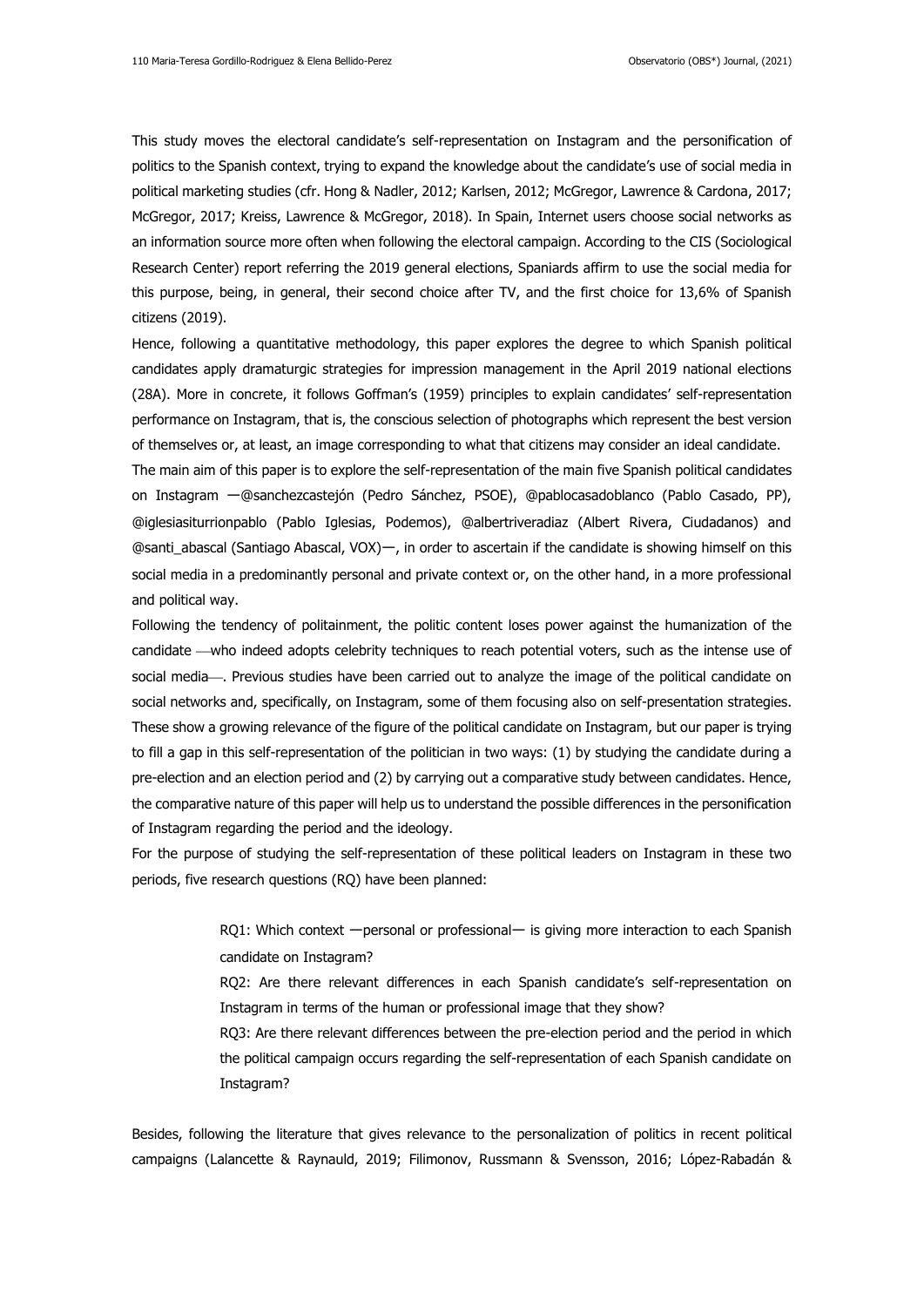Doménech-Fabregat, 2018; Quevedo-Redondo & Portalés-Oliva, 2017), and, concretely, the studies that attach this personalization to new political parties in particular (Turnbull-Dugarte, 2019; Caro-Castaño & Selva-Ruiz, 2017), the following two research questions are also formulated:

> RQ4: Are the five Spanish candidates showing themselves on Instagram in a private and personal context more frequently during the election period than during the pre-election period?

> RQ5: Arte the candidates of the three newest Spanish parties (Podemos, Ciudadanos, VOX) showing themselves on Instagram in a private and personal context more frequently than the candidates of the traditional parties (PP, PSOE)?

#### **Literature review: instagram, self-representation and candidates' impression management**

Social media represent dynamic objects that are tweaked in response to their users' needs and objectives (Van Dijck, 2013); in the case of Instagram, "the creation of an idealized virtual existence" (Caldeira, 2016, 155). The success of Instagram is partly due to the symbolic power of photography, considered as "an element of social connection" (Serafinelli, 2017, 109). By combining both visual and textual information, Instagram posts act as a language that enables social interaction (Van Dijck, 2008). The study carried out by Lee et al. (2015) reveals that social interaction and self-expression are among the main motivations for using Instagram. Users specially value keeping a good relationship with others and updated about family and friends, connecting with people with similar interests, presenting their personalities and lifestyles and expressing their actual self. These two facts explain the possibilities of this platform to perform online selfpresentation.

In the current online context, "the self becomes the centre of a virtual universe" (Van Dijck, 2008, 62). Modern photography focuses on construction more than on remembering, that is to say, on creating a certain identity more than on keeping memories. Individuals articulate and construct their social identities by taking, storing and exchanging pictures online (Van Dijck, 2008). Indeed, digital photography is better than texts for self-expression and impression management (Lee et al., 2015), as it allows to materialize and share identitarian aspects in front of others.

Specifically, individuals participate in self-presentation performances directed to build a certain identity before others as part of their daily interaction routines (Goffman, 1956). That considered, Instagram might be defined as an environment in which users can replicate this performance online through personal pictures. Recent studies point out that "engaging in social media is becoming a key self-presentation tactic and behaviour in online cultures" (Stokes & Price, 2017, 160). One of the main advantages that Instagram offers to political candidates is the possibility to build a coherent identity −one that meets the expectations of voters in any senseー by using several resources and applying different strategies for identity construction ーi.e. clothing, backgrounds, gestures or social relationshipsー all condensed in one single picture or the account taken as a whole. Offline interaction contexts can never permit such a controlled "impression management", using Goffman's terms. Every element appearing in the frame is previously prepared. The author behind the picture and thus behind conscious self-representation is always the candidate, the person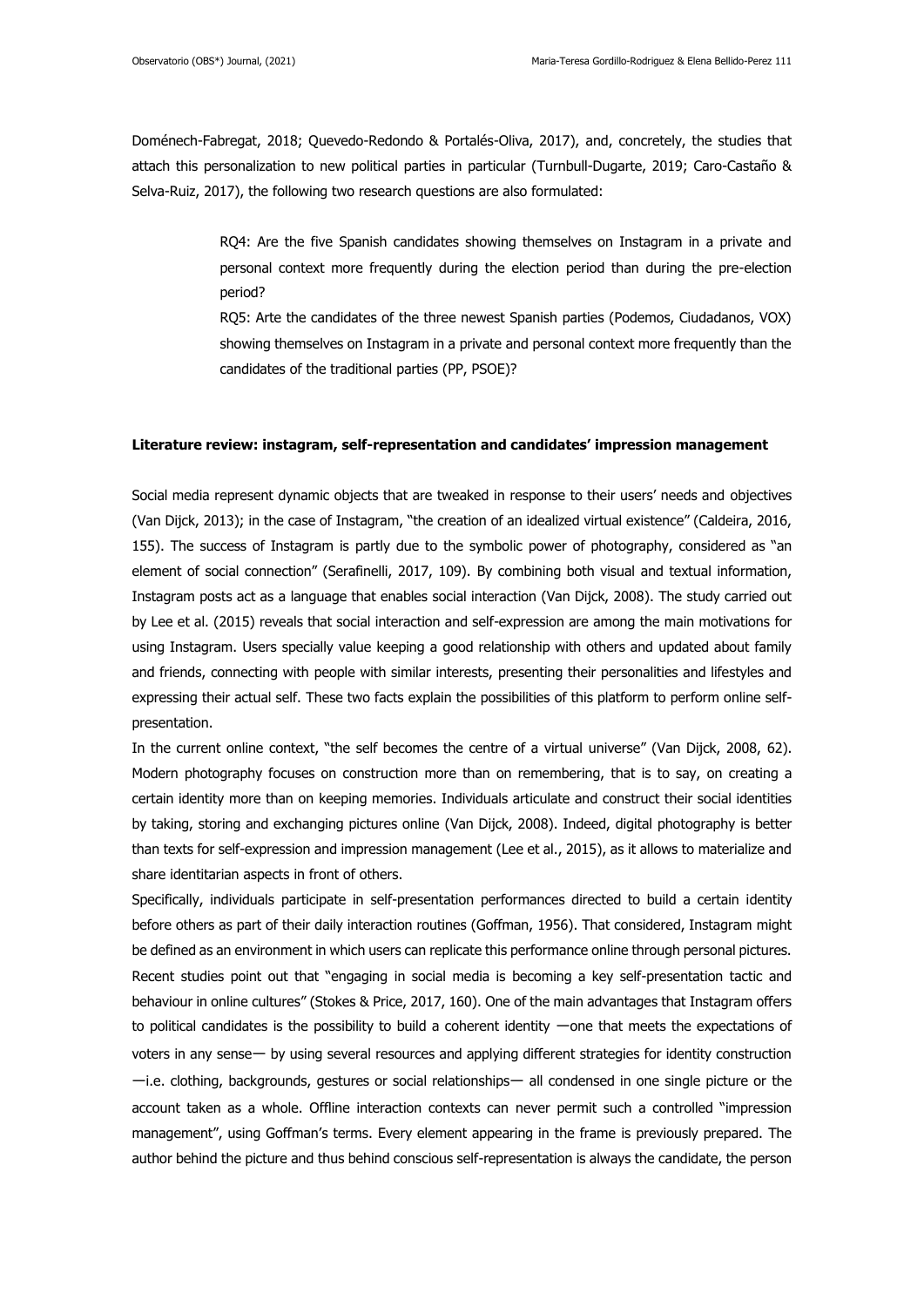who intends to influence the audience's impression. Though he or she may have a communication team in charge of the Instagram account, the highest responsible person of the photo is still the politician.

Our study relies on Goffman's dramaturgical theory (1956) to explain online self-representation. According to Goffman, individuals in social interaction express themselves in such a way as to give others a desired impression, a favourable self-image, and strive to manage the impressions that others have of them. The act of presentation, therefore, constitutes a strategy of interaction to influence the impression that is given. This struggle for individuals to project their selves occurs both off- and online (O'Donnell, 2018). Marshall (2010) creates the concept *presentational media* to define a new scenario in which self-presentation occurs also via social media and introduces the idea of the private self for public presentation, considering that the private self is now revealed to the public word. A large body of research has examined online self-expression with special attention to social networks (Schau & Gilly, 2003; Krämer & Winter, 2008; Brivio & Ibarra, 2009; Mehdizadeh, 2010; Scolere, Pruchniewska & Duffy, 2018) and to Instagram specifically (Gyorffy, 2013; Smith & Sanderson, 2015; Kavakci & Kraeplin, 2017), all assuming that "there is intentionality to sharing the self with others online through photographs" (O'Donnell, 2018, 131).

In virtual environments, self-expression occurs in terms of representation rather than presentation. As users choose what to share and which self-presentations are appropriate (Rettberg, 2018), it is more accurate to use the term "self-representation", for it means to show only a certain aspect of ourselves by consciously selecting pictures and background elements to share on Instagram posts. Photography cannot be an objective representation of reality, as it "always depends of a specific subjective point of view that has a constructive function" (Caldeira, 2016, 150). Users decide to represent themselves by different kinds of images with the aim to connect with others (Enli & Thumim, 2012). In this conception, online selfrepresentation implies that users are constantly reinventing themselves, "managing the details they decide to share or to hide" (Caldeira, 2016, 143). Our study follows Rettberg's approach and explains candidates' performance on Instagram in terms of online self-representation, as representation is closer to construction and subject to interpretation.

When sharing pictures on Instagram, individuals consciously apply dramaturgic strategies for impression management. Self-representation on Instagram consists of taking several photographs to select those that best represent the idealized more than the actual self (Caldeira, 2016; Deeb-Swihart, Polack[, Gilbert](https://www--scopus--com.us.debiblio.com/authid/detail.uri?origin=resultslist&authorId=15519161300&zone=) & Essa, 2017). Our research claims that Instagram stands as the perfect platform for online self-representation and impression management. Literature on social networks frequently relies on Goffman's approach, being our postulate consistent with previous lines of inquiry (Shau & Gilly, 2003; Marshall, 2010; Smith & Sanderson, 2015; Deeb-Swihart et al., 2017). Scholars turn to Goffman to study how the user manages these different audiences (Rettberg, 2018) or the manner in which sharing pictures on social media blends the online and offline selves together (Deeb-Swihart et al., 2017).

Self-representation on Instagram acquires a particular relevance in the case of the political candidate. The main difference regarding the standard citizen user is the use of marketing strategies to achieve notoriety and sympathy between the electorate and, ultimately, get the vote. The political candidate has recently being investigated on Instagram (Turnbull-Dugarte, 2019; Lalancette & Vincent Raynauld, 2019; Selva-Ruiz & Caro-Castaño, 2017; Russmann & Svensson, 2017; López-Rabadán & Doménech-Fabregat, 2018; Poulakidakos & Giannouli, 2019; Russmann, Svensson & Larsson, 2019; Rodina & Dligach, 2019), as well as other social networks (Enli & Skogerbø, 2013; Dimitrova & Bystrom, 2013; Rossini et al, 2018; Pérez-Curiel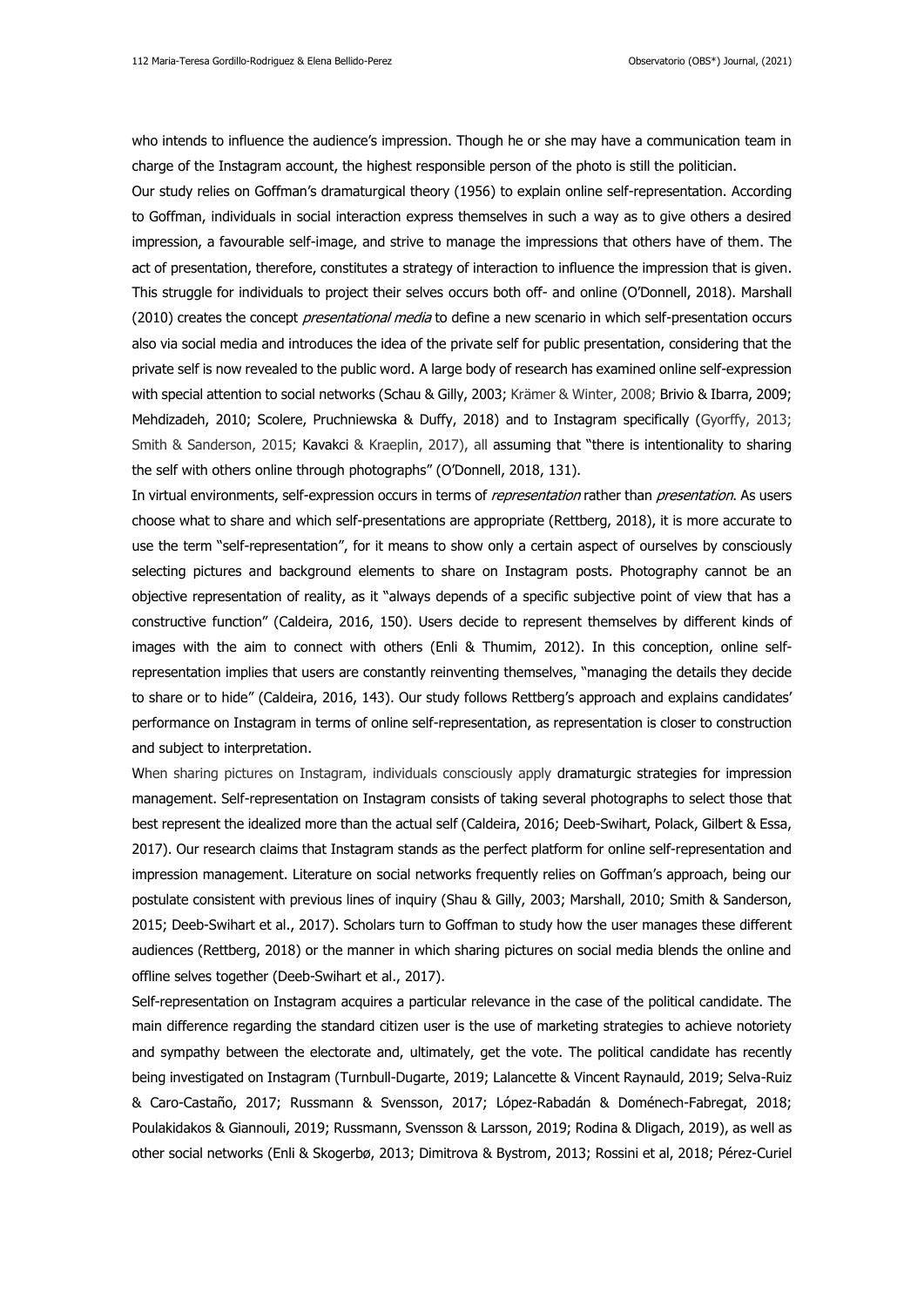& Limón, 2019) to analyze the image he or she creates through photography. In this sense, it should be noted that this type of research will always be framed within the concept of photographic propaganda proposed by Ana I. Barragán Romero (2017): images emitted by a power entity whose main goal is to achieve or maintain a privileged power position are analyzed. Taking this candidate's intent into account, an apparently spontaneous use of the image will always respond to a propaganda purpose.

The interest in the image of the politician on Instagram is such that Russmann and Svensson (2016) have created a model to analyze it. They establish four groups of variables: those related to (1) perception perspective, retransmission and mobilization—, (2) image management — personalization, privatization and celebrities—, (3) integration *— hybridization, shared content* and *references to election campaign*— and (4) interactivity ーa variable that was crossed with the rest in Russmann and Svensson (2017). A more compact version of this methodology was applied to the 2014 Swedish elections (Filimonov, Russmann & Svensson, 2016), and later, those results were compared to the 2017 Norwegian elections (Russmann, Svensson & Larsson, 2019). Based on this method, Lalancette and Raynauld (2019) analyzed the image of Canadian Prime Minister Justin Trudeau using five groups of variables: (1) the composition of the published image or video - people featured, filters... - , (2) the content of the captions - emojis, hashtags, mentions... - , (3) the political issues referred, (4) the stages of performance ーmedia, professional, private...ー, and (5) the configuration of the setting -location, symbols, colors... Also based on Russmann and Svensson's method, Turnbull-Dugarte analyses the Spanish political parties on Instagram during 2015 and 2016 national elections, adding a variable named "Europeanisation" (2019). Methods based on the dramaturgical theory of Goffman are also noteworthy (Stanyer, 2008; Svensson, 2012; Selva-Ruiz & Caro-Castaño, 2017), an idea that will be the cornerstone in this paper.

In general, the results of these studies show a growing relevance of the figure of the political candidate on Instagram, but that does not necessarily entail him or her humanization. In this sense, the distinction between the *individualization* and the *privatization* as the two sides of the candidate's personalization strategies needs to be considered: individualization entails a "focus on individual politicians as central actors", and privatization refers to a "person distinct from their public role" (van Aelst, Sheafer & Stanyer, 2012). Thus, the humanization of the candidate will be attached to privatization strategies ーthat is, the openness of the private lifeー, more than the individualization ones. In their study of Justin Trudeau's use of Instagram, Lalancette and Raynauld determined that the politician's image belonged to a growing personalization campaign: "Trudeau's visual rhetoric and storytelling emphasized the image (ethos) of a youthful, well-groomed, and positive person at ease in every personal or public situation" (2019, 29). In Sweden, Filimonov, Russmann and Svensson (2016) concluded that the candidates had a strong presence in Instagram images, though without showing themselves significantly in private contexts but in professional settings, apparently spontaneously. Similarly, in the case of Spain, López-Rabadán and Doménech-Fabregat state that the image that political leaders projected on Instagram during the conflict in Catalonia responded, among others, to an "intense dynamic of personalization" and an "appeal positive emotional" in the message (2018, 1026). However, this network was not used to humanize the leader by publishing photographs of the private sector (López-Rabadán & Doménech-Fabregat, 2018). On the other hand, focused precisely on the humanization of the Spanish politicians on Instagram, Caro-Castaño and Selva-Ruiz (2017) showed that 26.22% of the publications of the Spanish deputies belonged to unofficial contexts. They conclude that the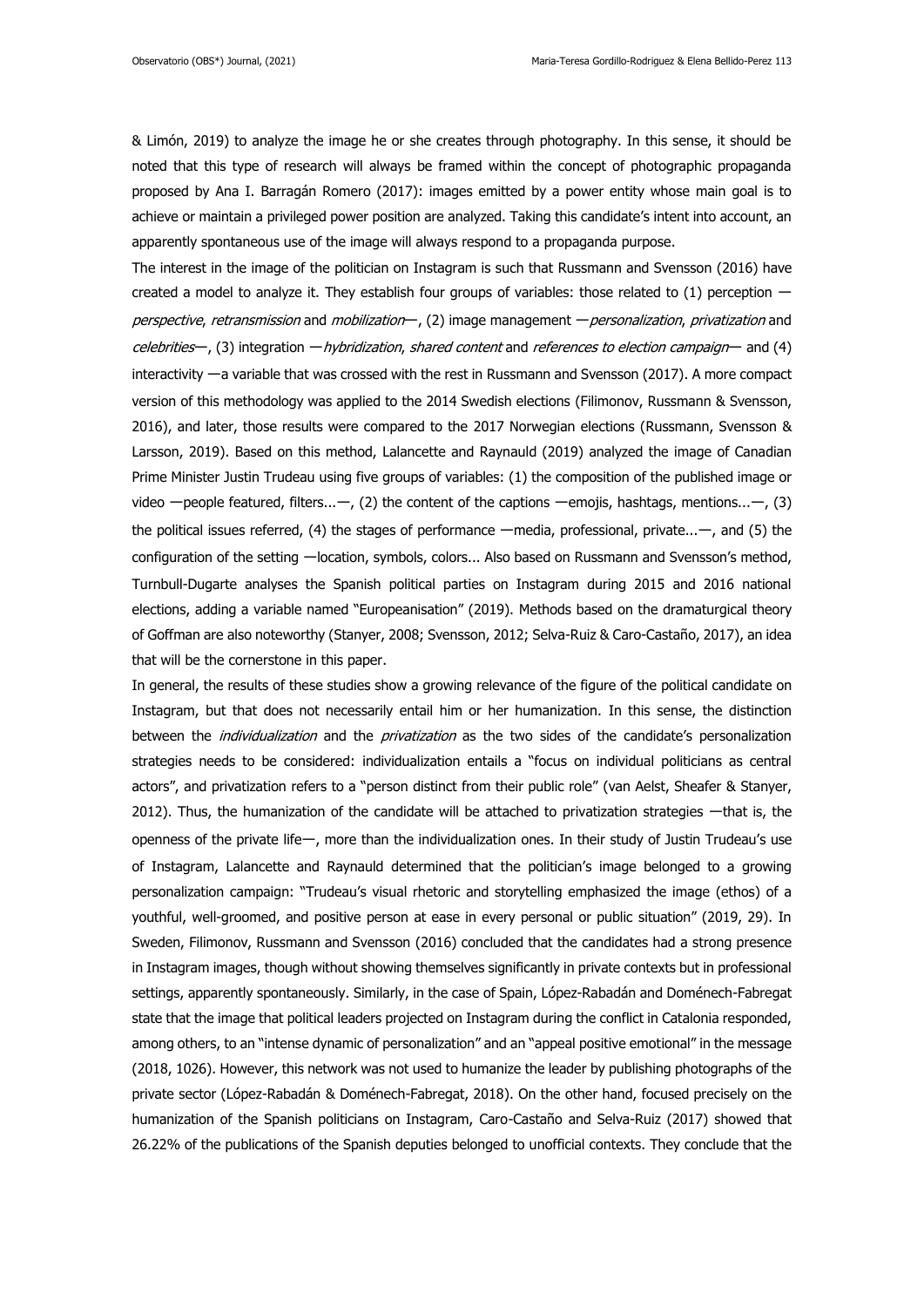new political parties make a more humanized use of Instagram than the traditional ones, but that a certain limitation belonging to the traditional media still remains (Caro-Castaño & Selva-Ruiz, 2017). In the same line, Turnbull-Dugarte's study reveals that newest Spanish parties on Instagram show their candidate more often than the traditional ones (2019). Also, ideology as a significant factor is pointed out by Russmann, Svensson and Larsson (2019), who state that left-side parties are taking more advantage of the possibilities of Instagram than right-side ones. Nevertheless, Poulakidakos and Giannouli (2019) concluded that Kyriakos Mitsotakis, the leader of the conservative and traditional party New Democracy, was the one who posted more private and personal pictures on Instagram. Besides, the study of Rodina and Dligach established that the authoritarian Chechen leader Ramzan Kadyrov uses Instagram to create an outstanding humanized politician, combining "the tactics of a populist politician and an internet celebrity" (2019, 95).

The present study brings online self-presentation and the use of Instagram by politicians together. Considering that digital photography allows to materialize and share identitarian aspects in front of others and that engaging in social media is a key contemporary self-presentation tactic and behaviour, we assume that Instagram offers politicians the possibility to meet the expectations of voters by building a certain identity through the use of several resources such as clothing, backgrounds, or gestures. By doing so, this paper combines Sociology and Political Communication through SNS, showing that Instagram stands as a suitable platform for online self-representation and impression management. The individual behind the picture and thus conscious self-representation is always the candidate. Hence, in Goffman's view, the political candidate may be defined as the person who intends to influence the audience's impression, corresponding to a deliberate propaganda aligned with a defined political communication strategy.

Previous studies outline the growing importance of private pictures as a way to emphasize humanized politicians, making private life open to public. We develop this line of research by examining to which extend did Spanish candidates post pictures oriented to manage the audience impression towards a more professional or humanized politician during the April 2019 elections.

O'Donnell (2018) claims that impression management strategies should be further explored in photo-sharing SNS research. Following this line of research, our study states that it is the ideal self that political candidates try to construct as an essential part of their social media strategy in the election campaign, as performance "is a critical component in any public figure's identity. For the politician […], the actual performance in a public forum is often a factor in how policies are received by a public" (Marshall, 2010, 39).

### **Method**

This paper's methodology is based on previous quantitative work about political candidates' self-presentation on social media, more in concrete on those studying the humanization of the candidate on Instagram (Lalancette & Vincent Raynauld, 2017; Selva-Ruiz & Caro-Castaño, 2017; Quevedo-Redondo & Portalés-Oliva, 2017; Muñoz & Towner, 2017; Filimonov, Russmann & Svensson, 2016; Russmann & Svensson, 2016). A content analysis (Krippendorff, 2004) has been carried out toward their Instagram posts, taking as items the empirical operationalization of Goffman's theory. We have departed from Goffman's work The presentation of self in everyday life (1956) and confronted it with its operationalization in the mentioned studies by Selva-Ruiz and Caro-Castaño (2017) and Russmann and Svensson (2016). Specifically, we have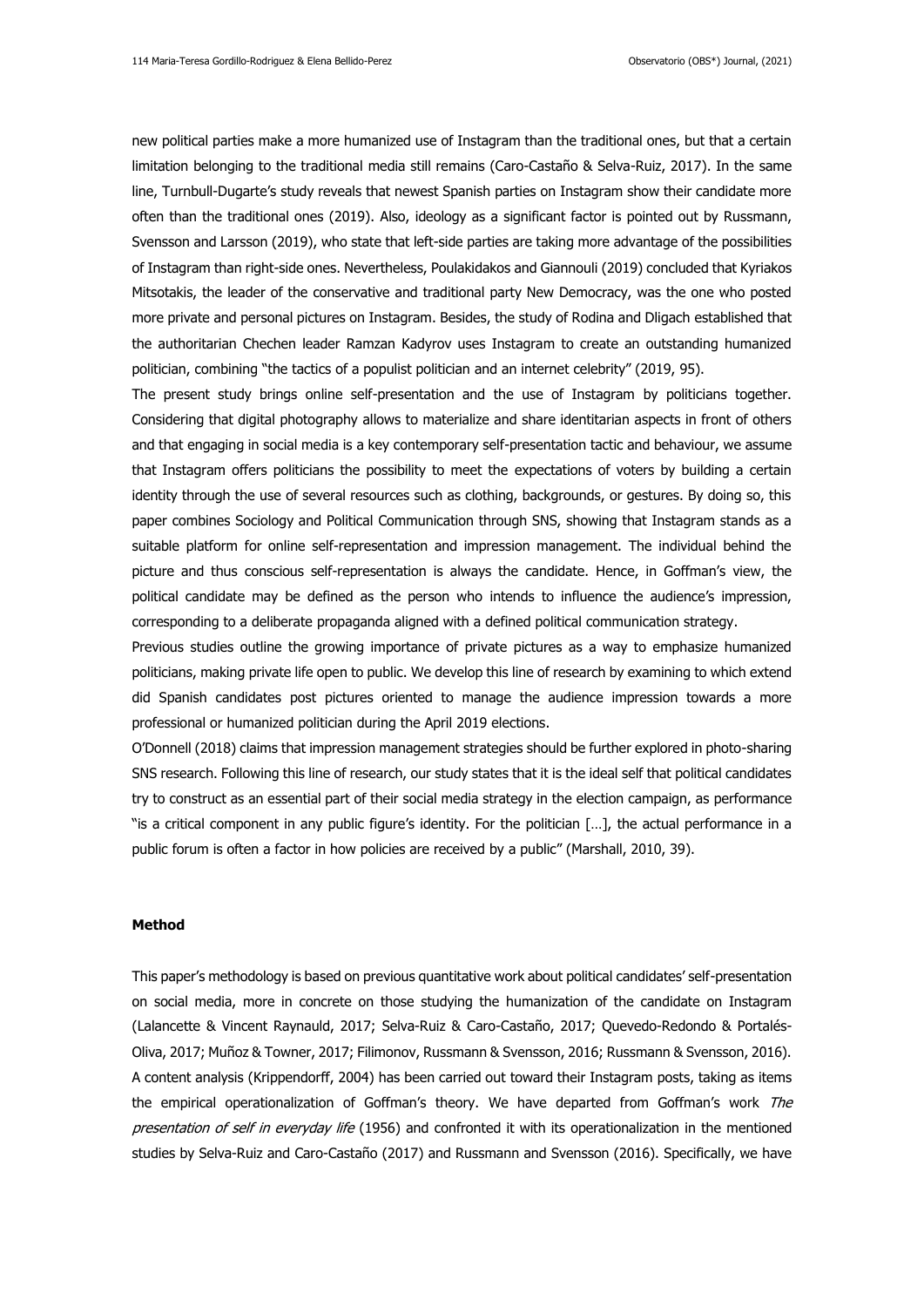chosen interaction and front as the two main concepts, includying in the latter other Goffman's terms. As a result, the items included in the coding sheet are the following:

- 1. *Interaction*. Goffman refers to the reciprocal influence of individuals upon one another's actions. Here, the audience is understood as those who contribute to the performance. For our study, likes and comments were measured. The act of giving a "like" is a quick form of validation, so an image can be judged by its quantity of likes. Commenting implies social validation, as it requires more effort from the audience than the "like" (Caldeira, 2016). Likes and comments give the candidate information about the audience reaction, which may lead him to change his self-representation strategy. As Caldeira states, "moved by the desire to receive positive judgement from the other users, the photographer [...] tries to anticipate the responses that the viewers might have" (2016, 154). With this data, the engagement of each candidate in each period was considered.
- 2. Social frame. This is the first approach to Goffman's front, considering a professional context, a personal context or an *uncertain context*. In our analysis, the *front* is the Instagram post itself, where we find the expressive resources employed by the individual during his performance (Goffman, 1956). The *front* is key for Goffman's theory, as he gave a central role to an actor's expression (McCall, 2013).
- 3. Performance. Several kinds of performances were identified, according to the action the candidate is developing in the post: party or campaign affair, solidarity act, sport or cultural act, protest/public demonstration, private/familiar act, or hobbies. The three last performances will highlight the human condition of the leader more than the rest.
- 4. Role. Performed at the front, it is determined by the kind of performance itself. In Goffman's terms, the social role is "the enactment of rights and duties attached to a given status" (1956, 9). To construct the items, we departed from Robert's "symbolic roles" of the political candidate (1993) and from the "ideal candidate frame" of Goodnow (2013), that have been bringing together in Quevedo-Redondo and Portalés-Oliva's study of the image of the candidate on Instagram (2017). Here, we have considered that the candidate can act as a "leader" (most professional one), "citizen", "father", "friend", "son", or "partner".
- 5. Setting. The group of physical elements or background items of the performance (Goffman, 1956) were operationalized through predefined different stages such as "street", "workplace", "nature" or "candidate's home".

Goffman's key concept *backstage* or "back region" is not included because it is defined as the place where "no member of the audience will intrude" (1956, 70). Given that Instagram users cannot access the communication strategy behind the posts, the backstage as has not been coded.

The five Instagram profiles and the political leaders that show are the following (Table 1):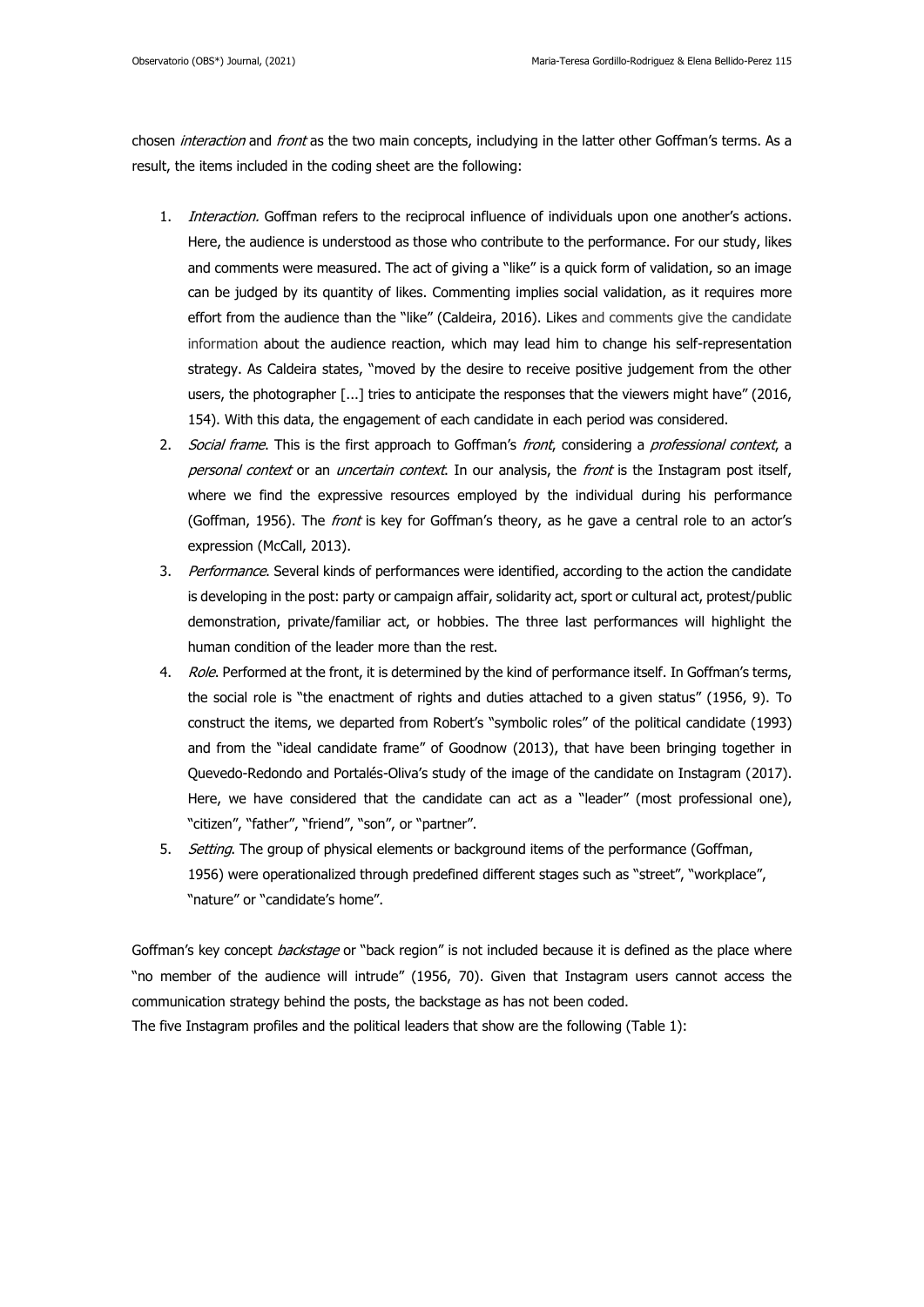| <b>Instagram profiles</b>                                                                                                                                                                                                                                          | Candidate, party and ideology                                                                                                                                                                                                                                                                                |
|--------------------------------------------------------------------------------------------------------------------------------------------------------------------------------------------------------------------------------------------------------------------|--------------------------------------------------------------------------------------------------------------------------------------------------------------------------------------------------------------------------------------------------------------------------------------------------------------|
| sanchezcastejon *<br><b>Seguir</b><br>Pedro Sánchez<br>Presidente del Gobierno de #España.<br>Secretario General del @psoe. Padre.<br>#LaEspañaQueQuieres /<br>www.lamoncloa.gob.es/presidente/Paginas/index.aspx                                                  | Pedro Sánchez, leader of the center-left political party<br>PSOE (Spanish Socialist Workers' Party). Competing<br>for his reelection as the president of Spain's<br>government in the 2019 political campaign.                                                                                               |
| pablocasadoblanco <sup>®</sup><br><b>Seguir</b><br>Pablo Casado<br>Presidente del @partidopopular Es<br>www.pp.es                                                                                                                                                  | Pablo Casado, leader of PP (Popular Party), right-<br>wing. Since 1982, PSOE and PP have been the two<br>traditional political parties governing the country.                                                                                                                                                |
| iglesiasturrionpablo •<br>Seguir<br>Pablo Iglesias<br>SECRETARIO GENERAL DE @ahorapodemos<br><b>MUDIPUTADO EN EL CONGRESO</b><br><b>1</b> Nadie duda de que este país ya ha cambiado.<br>____________<br>$\mathcal{B}$ isí se puede!<br>www.participa.podemos.info | Pablo Iglesias, leader of Podemos (We Can), originally<br>far-left political party constituted in 2014 as response<br>of the 15M Spanish movement - indignados. In the<br>2019 campaign, Podemos formed a coalition with IU<br>(United Left) under the name of Unidas Podemos<br>(Together, We [women] Can). |
| albertriveradiaz <sup>◆</sup><br><b>Seguir</b><br>Albert Rivera Díaz<br>Vive y deja vivir.<br>AlbertRivera.es                                                                                                                                                      | Albert Rivera, leader of the neo-liberal political party<br>Ciudadanos (Citizens), a new party that has expanded<br>at national level since 2015, takes a centrist stance.                                                                                                                                   |

| Table 1: Instagram profiles of Spanish candidates. |
|----------------------------------------------------|
|                                                    |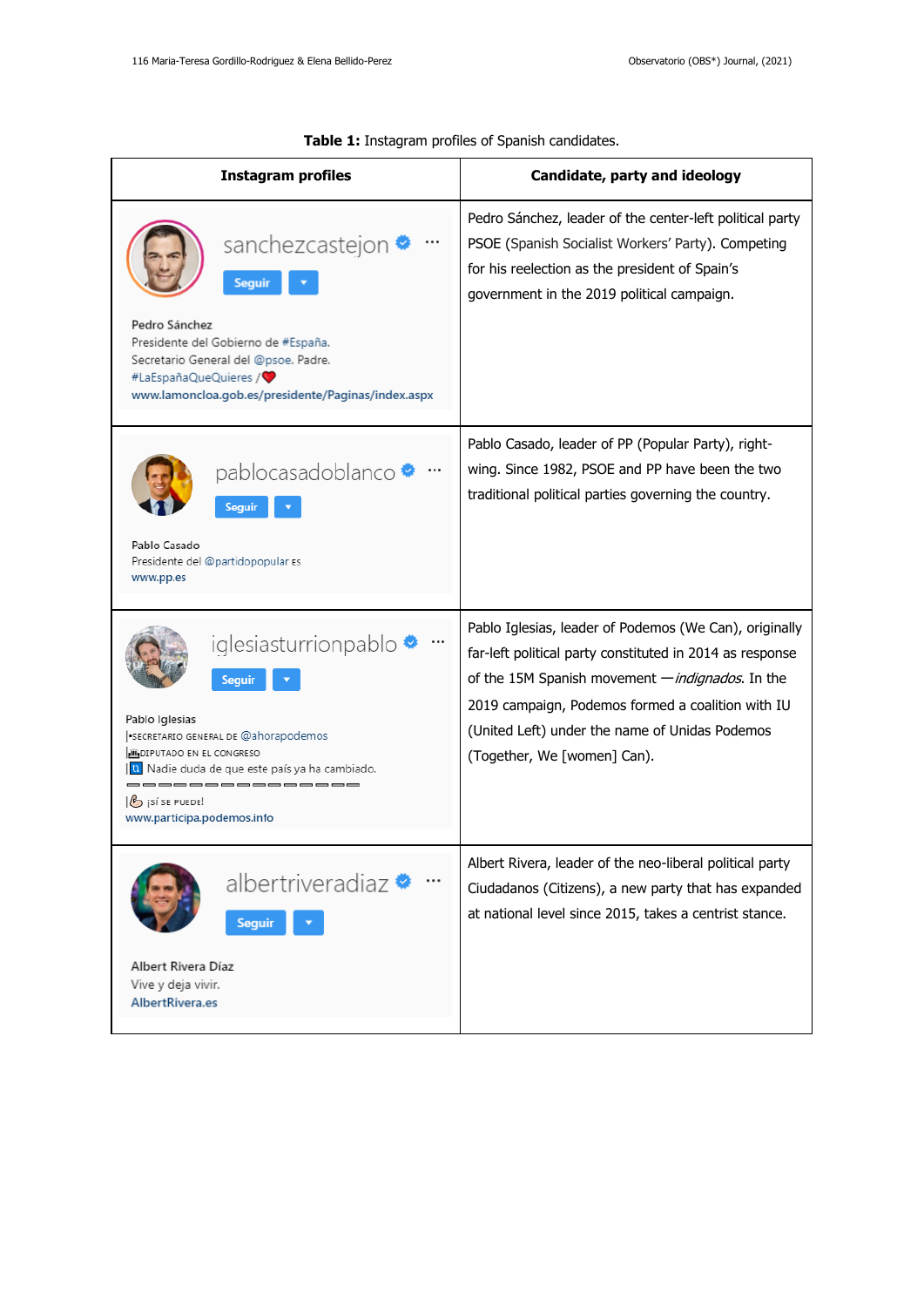

This exploratory study focuses on two different contexts: one month of pre-election campaign (PEC) ーfrom 11th March 2019 to 11th April 2019–, and the fifteen days of election campaign (EC) –from 12th to 28th April, including in this period the 28A Election Day—. The sample consists of 473 Instagram posts: 253 from the PEC and 220 belonging to the EC. The data was collected during the first week of May, a week after the national elections of April 28 2019. Thus, the number of followers, likes and comments of every candidate on Instagram belongs to May 2019. The empirical analysis was carried out by the authors of this paper, departing from a previous reliability test (Krippendorf's α) that showed an average agreement of 0,84.

### **Results: the professional over the humanized candidate**

Spanish political campaign of 28A was dominated by the tension generated by the quick growth of the farright political party VOX. Created in 2013, VOX entered in Spanish political life at the end of 2018, when it gained 12 seats in the Andalusian Parliament. With a nationalist discourse, VOX had experimented a momentum due to the Catalan secessionist movement (Ferreria, 2019). This region of Spain claimed for the independence at the end of 2017, which caused several demonstrations and riots for and against the Catalonia independence. Given this background, the claim of VOX campaign for 28A was "For Spain" (Por España). The party had a strong presence on social media, where it created accounts for a series of events called "Beer for Spain" (Cañas por España), which public were young people. The traditional right party PP took advantage of the growth of nationalist movements and it created the campaign "Safe value" (Valor seguro), using a conservative tone. With a party positioning, the liberal Ciudadanos claimed "Come on, Citizens!" (¡Vamos, Ciudadanos!). It also was an issues-centered campaign, and, as an originally Catalan party formed in 2007, it took the Catalonian conflict as a target for a discourse of unity. On the other side of the Spanish political spectrum, the traditional left party PSOE, that was the party that called for the elections, bet on a concept of campaign empty of ideology; the claims were "Make it happen" (Haz que pase) and "The Spain you want" (La España que quieres). Finally, the new party Unidas Podemos, located to the left of PSOE, presented its campaign called "You write the History" (La Historia la escribes tú), through with collected several social protests attached to the traditional social and economic system. Once known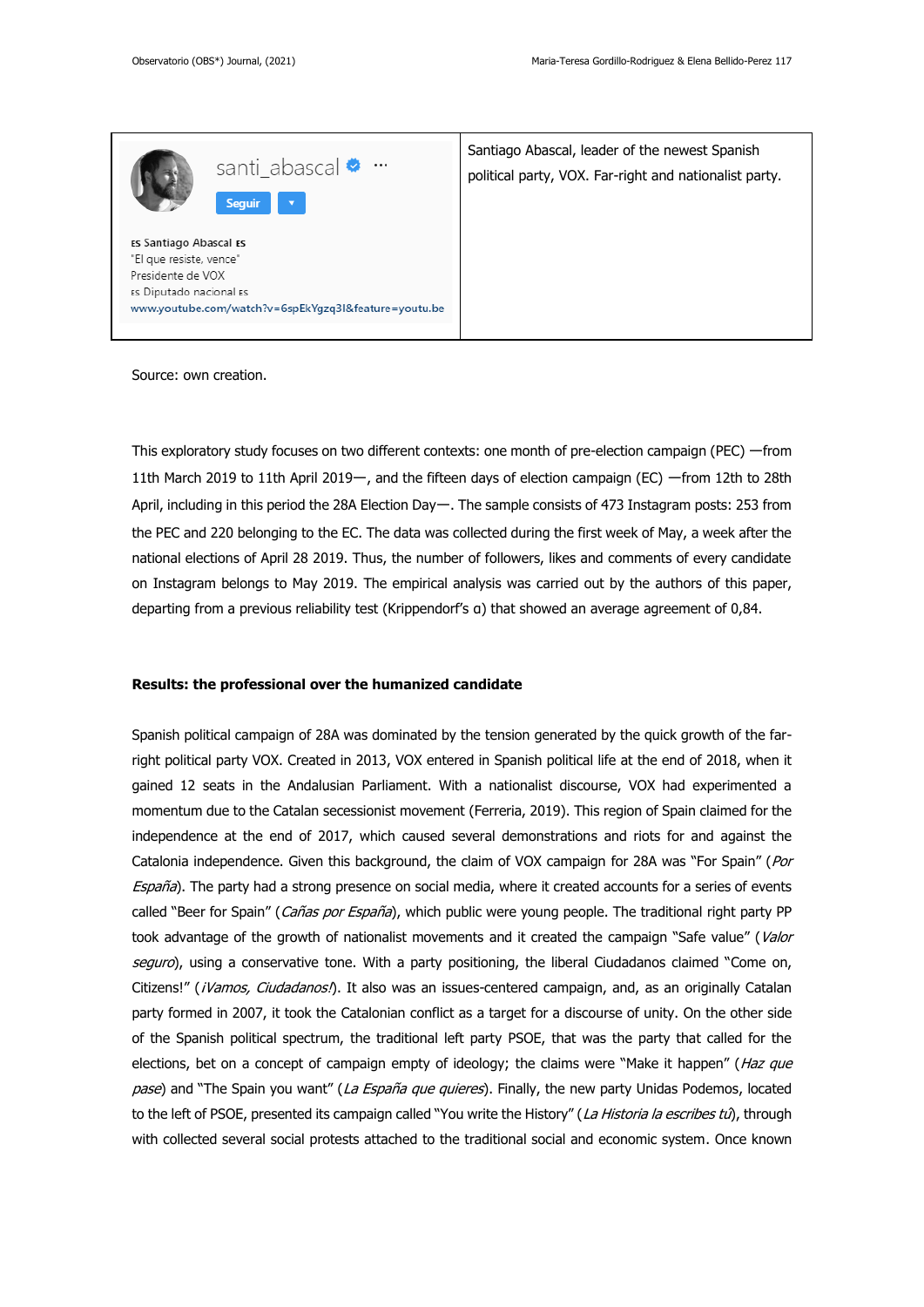the concepts developed by these political campaigns, we can explore the self-representation of each candidate on Instagram.

According to Figure 1, the most popular candidate on Instagram is Abascal (VOX), with nearly 300k followers. This is linked with the strong social media strategy his party was following. In the same way, as Table 2 shows, Abascal gets the highest engagement rate<sup>1</sup> in both PEC (82.87) and EC (101.3), followed in PEC by Casado (PP), Iglesias (Unidas Podemos), Rivera (Ciudadanos) and Sánchez (PSOE). All of the candidates see their engagement rate increased considerably in the EC period, when Rivera reaches the third position being the only candidate that is able to double his engagement.



### **Figure 1:** Candidates' followers on Instagram

Source: own creation.

**Table 2:** Candidates' engagement on Instagram

|                  | <b>PEC</b> | ЕC    |
|------------------|------------|-------|
| Santiago Abascal | 82,87      | 101,3 |
| Pablo Casado     | 52,52      | 75,39 |
| Pablo Iglesias   | 35,54      | 60,03 |
| Albert Rivera    | 32,22      | 65,75 |
| Pedro Sánchez    | 24,49      | 36,36 |

Source: own creation.

<sup>1</sup> The engagement rate was partially based on Muñoz & Towner (2017) and Turnbull-Dugarte (2019), and it was calculated using this formula: [(likes+comments) / followers] x 1.000. The result refers to the coding time (May 2019), rather than the actual date of the post.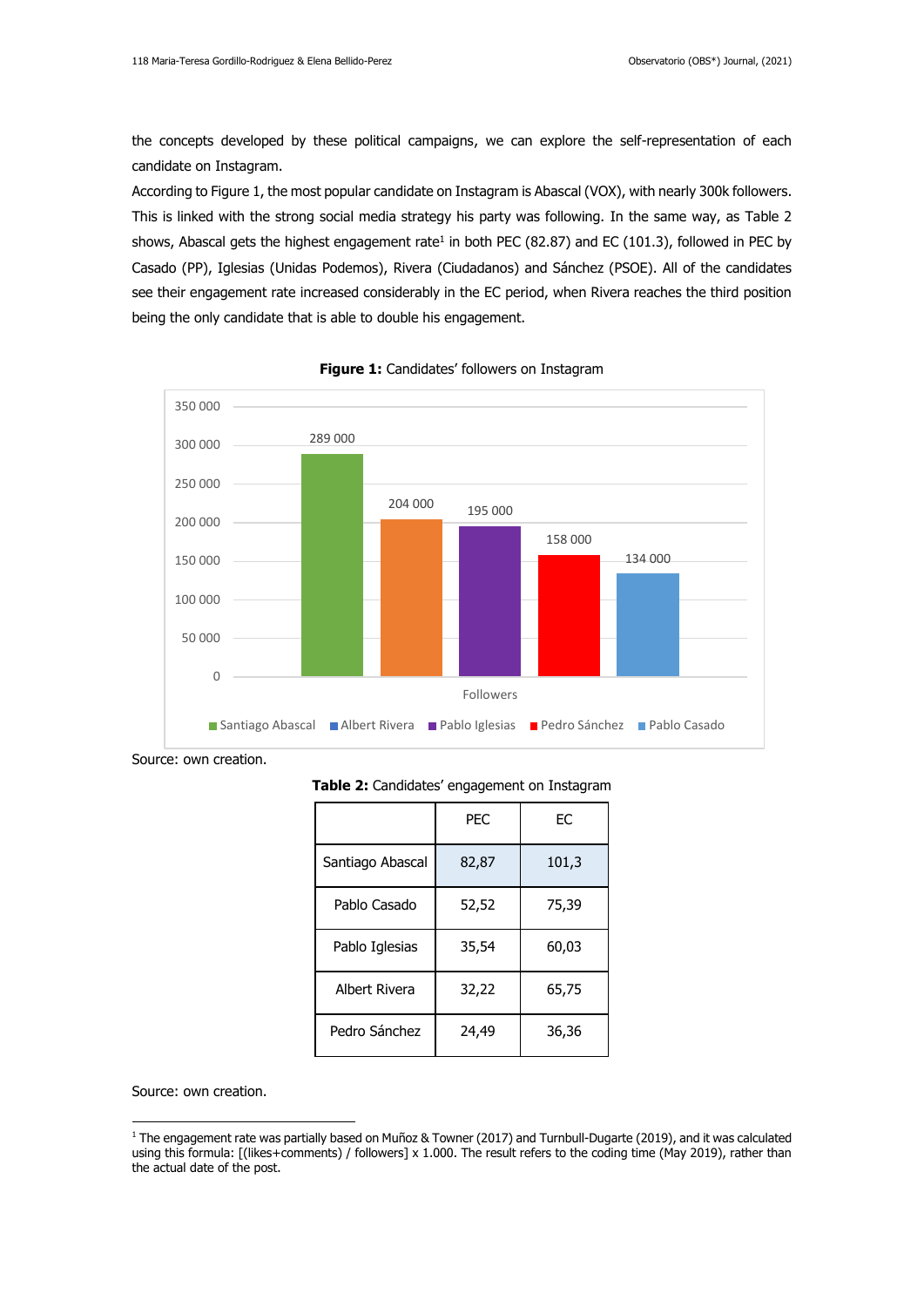Regarding the social frame, photos shared by candidates on their official accounts are found to depict them mostly in a professional context in opposition to a personal-human context. According to Figure 2, in the PEC all the candidates posted pictures in political or media contexts in more than 50% of the occasions. It is worth noting that, in the case of Sánchez, 89.74% of his posts in PEC show him in a professional context. Casado shows the lowest percentage with 53.85%. Considering the EC (Figure 3), Rivera is now the one who shows the lowest percentage (57.5%) and Sánchez the highest again (93.42%).





Source: own creation.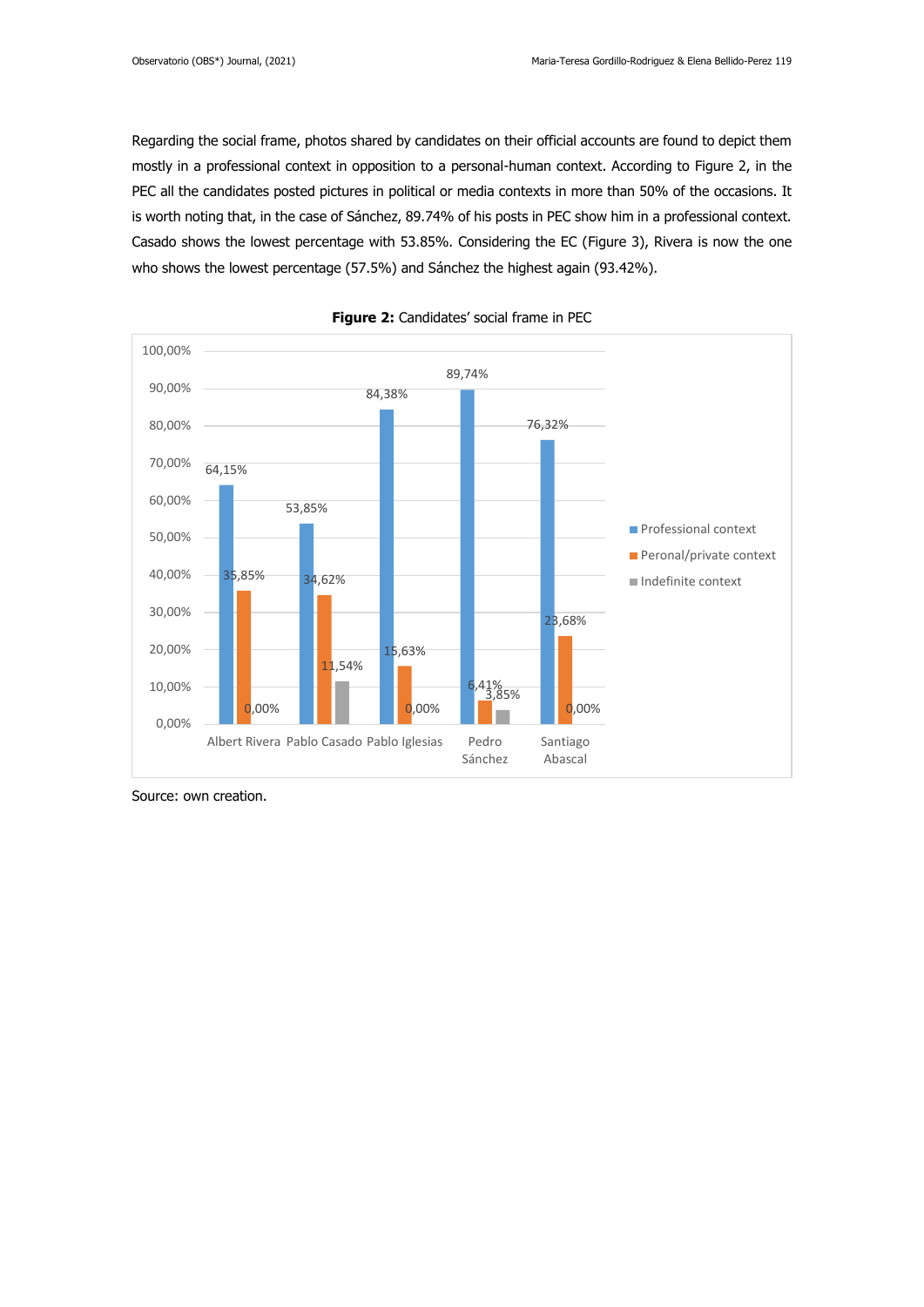

#### **Figure 3:** Candidates' social frame in EC

### Source: own creation.

It is interesting to look at these data at the light of the interaction aspect on Instagram. When looking at users' likes and comments (Table 3), it was found that in the PEC period interaction rises if the candidate appears in a personal context only in the case of Rivera and Abascal (Image 1 is his most liked photo), but not in the rest of candidates. In the EC period, on the other hand, all candidates see their figures augmented when posting personal photos. Of special relevance is the case of Abascal, whose average number of likes when posting photographs in personal contexts ascends to 48,287. Indeed, he is by far the most-liked candidate on Instagram.

|                     |                      |                    | <b>Professional context</b> |                     | <b>Personal context</b>    |                    |                             |                     |
|---------------------|----------------------|--------------------|-----------------------------|---------------------|----------------------------|--------------------|-----------------------------|---------------------|
|                     | $\leq$ Likes<br>PEC. | $\leq$ Likes<br>EC | ≤<br>Comments<br><b>PEC</b> | ₹<br>Comments<br>EC | $\leq$ Likes<br><b>PEC</b> | $\leq$ Likes<br>EC | ₹<br>Comments<br><b>PEC</b> | ₹<br>Comments<br>EC |
| Albert<br>Rivera    | 5.563                | 12.264             | 94                          | 511                 | 8.187                      | 13.679             | 147                         | 469                 |
| Santiago<br>Abascal | 21.931               | 24.867             | 322                         | 403                 | 27.410                     | 48.287             | 498                         | 1.173               |
| Pablo<br>Iglesias   | 6.570                | 9.888              | 470                         | 540                 | 6.018                      | 15,386             | 447                         | 656                 |

**Table 3:** Average of likes and comments in PEC and EC regarding the context of the post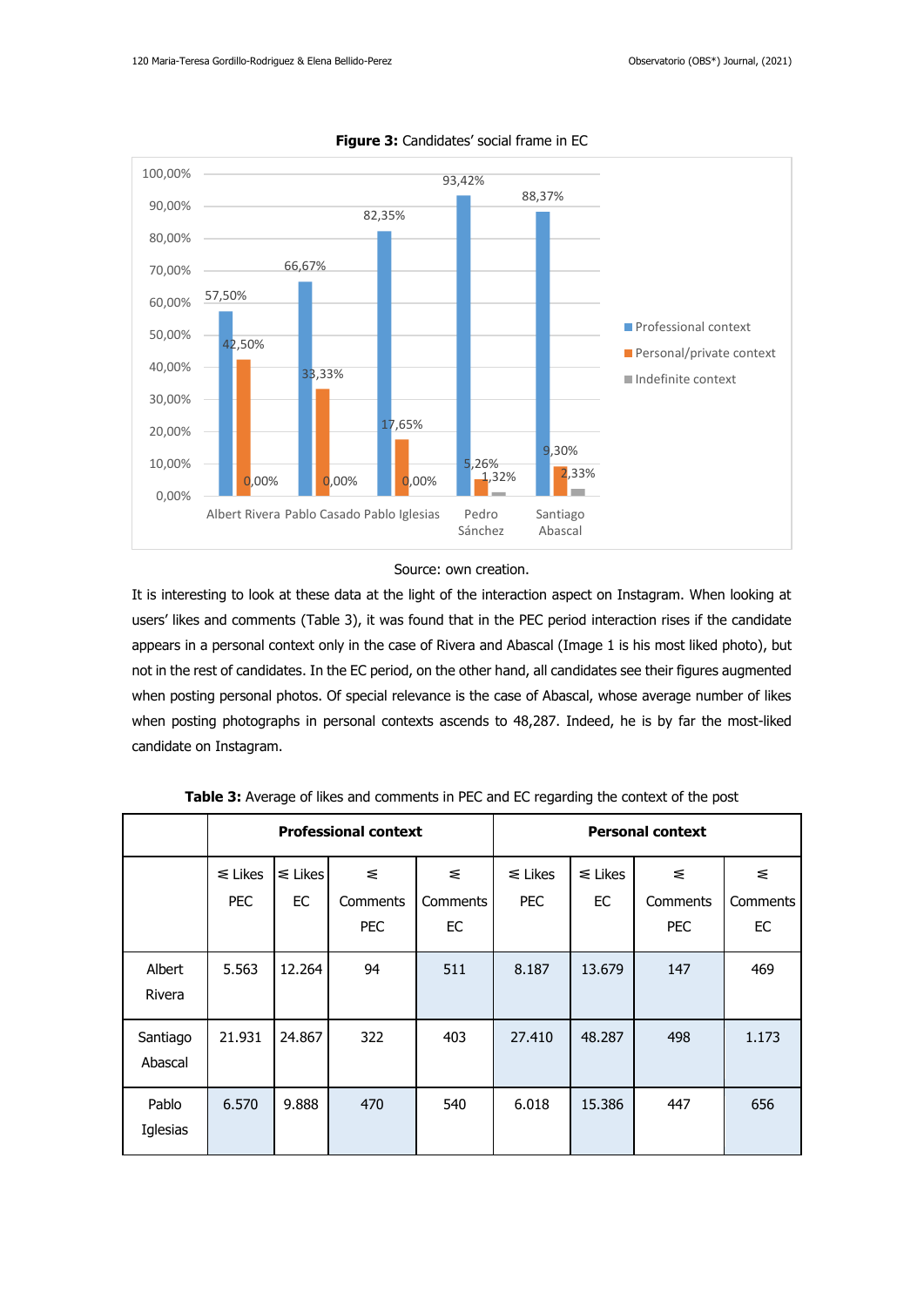| Pablo<br>Casado  | 7.493 | 9.554 | 149 | 378 | 6.650 | 9.818  | 238 | 432 |
|------------------|-------|-------|-----|-----|-------|--------|-----|-----|
| Pedro<br>Sánchez | 3.770 | 4.935 | 162 | 220 | 3.639 | 11.058 | 108 | 583 |

**Image 1:** Abascal's most-liked post in PEC



Source: Instagram.

The great majority of performances identified are campaign events. In the PEC period (Table 4), more than 50% of the actions and events shown on the pictures shared were public actions connected to the party or its campaign promises. Specifically, Rivera represents himself in campaign events 58.49% of the times; while Casado, Sánchez and Abascal show figures between 70% and 80%. Iglesias has the highest percentage with 90.63% of posts performing campaign events. It is important to draw attention to family events, where candidates represent themselves only in less than 10% of their posts. The highest figures in this case are Abascal's (7.89%) and Casado's (7.69%). It is interesting to observe that the former president Sánchez does not share pictures performing private activities. Regarding hobbies, only Rivera posts pictures in which a hobby is performed (5.66% of his posts).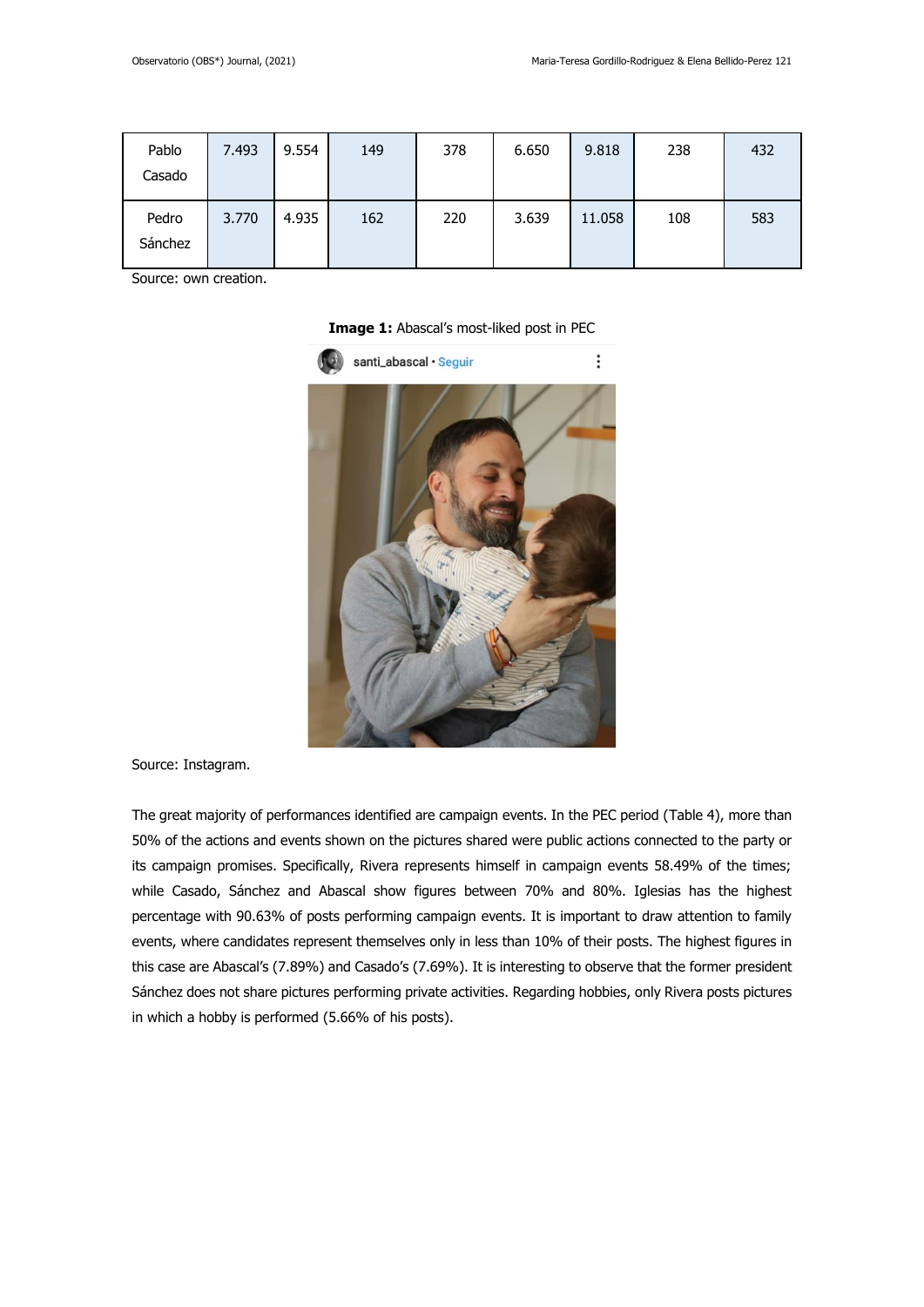|                     | Campaign<br>affair | Solidarity<br>act | Sport/<br>Cultural<br>act | Protest/civic<br>demonstration<br>act | Private/<br>Family act | <b>Hobbies</b> | Other | N/A   |
|---------------------|--------------------|-------------------|---------------------------|---------------------------------------|------------------------|----------------|-------|-------|
| Albert<br>Rivera    | 58,49%             | 3,77%             | 13,21%                    | 5,66%                                 | 5,66%                  | 5,66%          | 7,55% | 0,00% |
| Pablo<br>Casado     | 71,15%             | 7,69%             | 1,92%                     | 0,00%                                 | 7,69%                  | 0,00%          | 5,77% | 5,77% |
| Pablo<br>Iglesias   | 90,63%             | 0,00%             | 0,00%                     | 0,00%                                 | 3,13%                  | 0,00%          | 6,25% | 0,00% |
| Pedro<br>Sánchez    | 78,21%             | 3,85%             | 11,54%                    | 0,00%                                 | 0,00%                  | 0,00%          | 1,28% | 5,13% |
| Santiago<br>Abascal | 76,32%             | $0,00\%$          | 10,53%                    | 0,00%                                 | 7,89%                  | 0,00%          | 5,26% | 0,00% |
| <b>Total</b>        | 73,91%             | 3,56%             | 8,30%                     | 1,19%                                 | 4,35%                  | 1,19%          | 4,74% | 2,77% |

**Table 4:** Candidate's performances in PEC

Similar data are observed in the EC period (Table 5). Campaign events are the protagonists of most posts: all candidates except Rivera represent themselves performing campaign-related activities in more than 70%. Regarding the private/family events, Casado and Iglesias raise these kinds of performances up to 11.11% and 11.76% respectively; Sánchez ascends from 0% to 2.63% and Abascal, who showed the highest percentage of personal performances in the PEC period, falls to the lowest (2.33%). Remarkably, private/family events in Rivera rise up to 20%, which represents the highest percentage of private/family performances by a candidate in both PEC and EC periods. Indeed, he is also the candidate with more pictures representing himself performing hobbies (7.5%).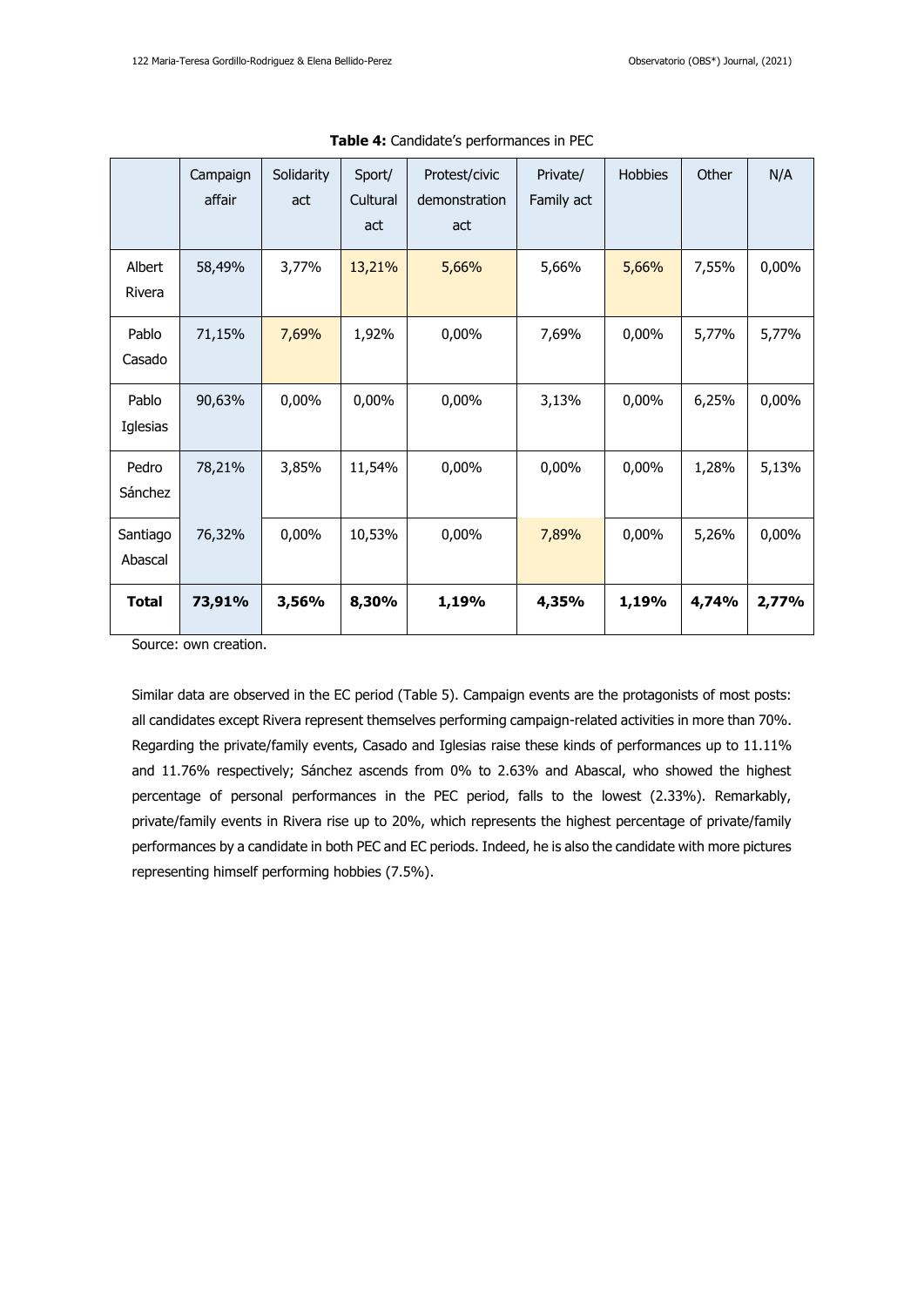|                     | Campaign<br>affair | Solidarity<br>act | Sport/<br>cultural<br>act | Protest/civic<br>demonstration<br>act | Private/<br>familiar<br>act | Hobbies | Other  | N/A   |
|---------------------|--------------------|-------------------|---------------------------|---------------------------------------|-----------------------------|---------|--------|-------|
| Albert<br>Rivera    | 50,00%             | 2,50%             | 5,00%                     | 2,50%                                 | 20,00%                      | 7,50%   | 12,50% | 0,00% |
| Pablo<br>Casado     | 77,78%             | 0,00%             | 7,41%                     | 0,00%                                 | 11,11%                      | 3,70%   | 0,00%  | 0,00% |
| Pablo<br>Iglesias   | 88,24%             | 0,00%             | 0,00%                     | 0,00%                                 | 11,76%                      | 0,00%   | 0,00%  | 0,00% |
| Pedro<br>Sánchez    | 93,42%             | 0,00%             | 0,00%                     | 1,32%                                 | 2,63%                       | 1,32%   | 0,00%  | 1,32% |
| Santiago<br>Abascal | 95,35%             | 0,00%             | 0,00%                     | 0,00%                                 | 2,33%                       | 0,00%   | 0,00%  | 2,33% |
| <b>Total</b>        | 83,18%             | 0,45%             | 1,82%                     | 0,91%                                 | 8,18%                       | 2,27%   | 2,27%  | 0,91% |

|  |  | Table 5: Candidate's performances in EC |  |  |
|--|--|-----------------------------------------|--|--|
|--|--|-----------------------------------------|--|--|

Our analysis found that the most preferred role by all candidates in both periods is "leader", which is intrinsically linked to a professional candidate self-representation. In the PEC period (Table 6), all candidates represent themselves as a leader in more than 60% of their posts, Casado showing the lowest percentage (63.04%) and Iglesias the highest (81.25%). Candidates represent the role "citizen" unequally: Rivera has the highest representation of this role (30.19%) and Abascal the lowest (10.53%). Candidates also played family roles in their pictures, such as "father", "son" or "partner" in certain occasions. Sánchez, who represented no private/familiar performances in the PEC period, does not play the role "father", and only Casado shares pictures as a "partner".

|  |  |  | Table 6: Candidates' role in PEC |  |  |  |
|--|--|--|----------------------------------|--|--|--|
|--|--|--|----------------------------------|--|--|--|

|                | Leader | Citizen | Father | Friend | Son   | Partner | Other | N/A      |
|----------------|--------|---------|--------|--------|-------|---------|-------|----------|
|                |        |         |        |        |       |         |       |          |
| Albert Rivera  | 66,04% | 30,19%  | 3,77%  | 0,00%  | 0,00% | 0,00%   | 0,00% | $0,00\%$ |
|                |        |         |        |        |       |         |       |          |
| Pablo Casado   | 63,46% | 25,00%  | 3,85%  | 1,92%  | 0,00% | 1,92%   | 0,00% | 3,85%    |
|                |        |         |        |        |       |         |       |          |
| Pablo Iglesias | 81,25% | 12,50%  | 3,13%  | 0,00%  | 3,13% | 0,00%   | 0,00% | 0,00%    |
|                |        |         |        |        |       |         |       |          |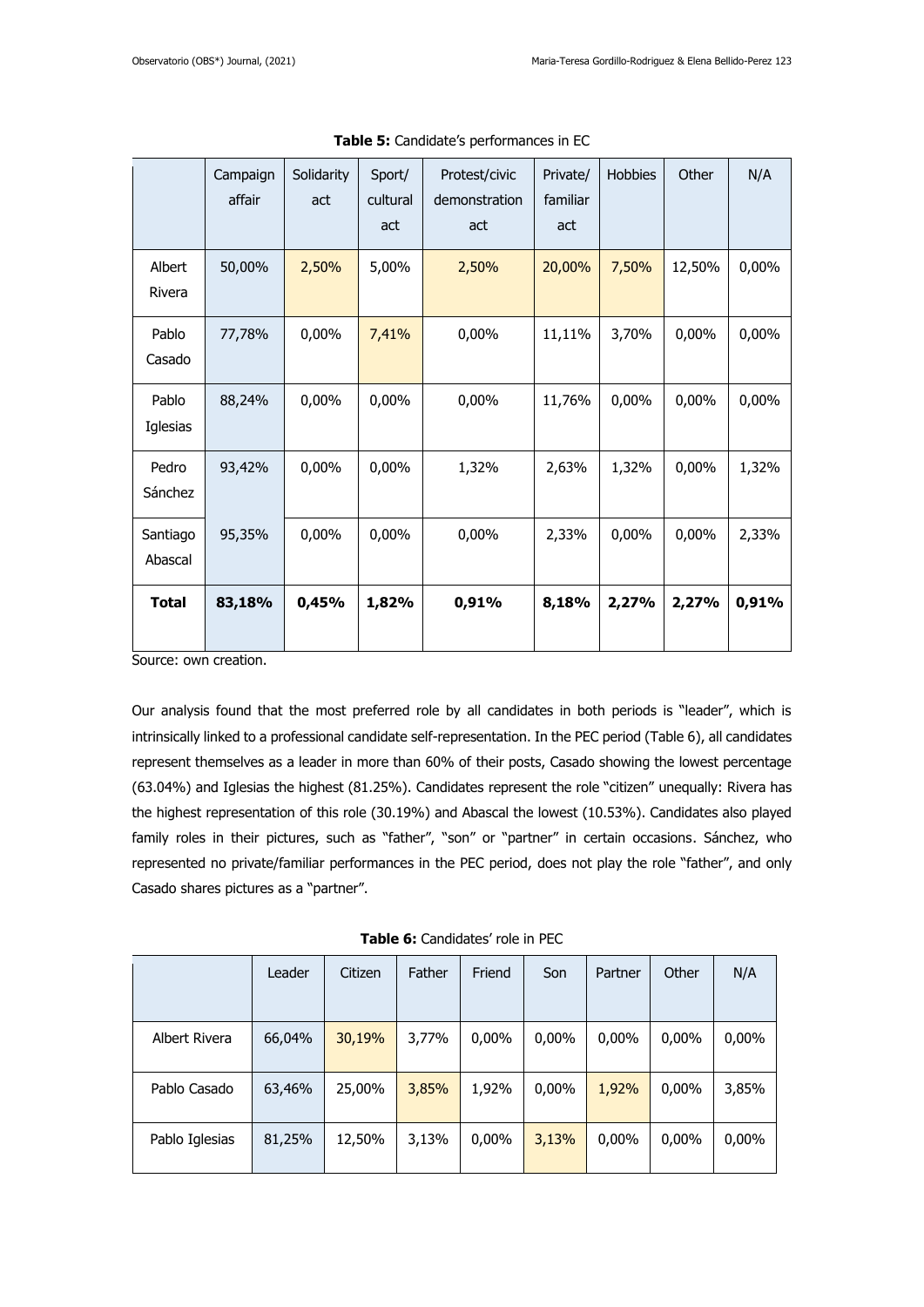| Pedro Sánchez    | 76,92% | 15,38% | $0.00\%$ | $0.00\%$                | $0.00\%$ | $0.00\%$ | $0.00\%$ | 7.69% |
|------------------|--------|--------|----------|-------------------------|----------|----------|----------|-------|
| Santiago Abascal | 78,95% | 10,53% | 2,63%    | 2,63%                   | 2,63%    | 0,00%    | 2,63%    | 0,00% |
| <b>Total</b>     | 72,73% | 19,37% |          | $ 2,37\% 0,79\% 0,79\%$ |          | 0,40%    | 0.40%    | 3.16% |

In the EC period (Table 7), Rivera, Casado and Iglesias decrease to 47.5%, 59.26% and 73.53% (respectively) their posts performing the role "leader". On the other hand, Abascal increases his posts in this role up to 86.05%, while Sánchez shows the highest number of pictures as "leader": 94.74%. The role "citizen" remains stable for Rivera, Casado and Abascal, while in the case of Iglesias it doubles regarding PEC. Other roles aligned with the human-candidate, though remaining low, are grown regarding PEC: Casado raised the "partner" role up to 7.41% and Rivera performed the "son" role in 7.5% of his posts, being the only one playing that role.

|                  | Leader | Citizen | Father   | Friend   | Son      | Partner  | N/A      |
|------------------|--------|---------|----------|----------|----------|----------|----------|
| Albert Rivera    | 47,50% | 37,50%  | 5,00%    | 2,50%    | 7,50%    | $0,00\%$ | 0,00%    |
| Pablo Casado     | 59,26% | 25,93%  | 3,70%    | 3,70%    | $0,00\%$ | 7,41%    | $0,00\%$ |
| Pablo Iglesias   | 73,53% | 26,47%  | $0,00\%$ | $0,00\%$ | $0,00\%$ | $0,00\%$ | $0,00\%$ |
| Pedro Sánchez    | 94,74% | 3,95%   | $0,00\%$ | 1,32%    | $0,00\%$ | $0,00\%$ | $0,00\%$ |
| Santiago Abascal | 86,05% | 9,30%   | $0,00\%$ | 2,33%    | $0,00\%$ | $0,00\%$ | 2,33%    |
| Total            | 76,82% | 17,27%  | 1,36%    | 1,82%    | 1,36%    | 0,91%    | 0,45%    |

**Table 7:** Candidates' role in EC

Source: own creation

The setting is more irregular in terms of figures. Assembly halls or events rooms are generally preferred by candidates in both PEC and EC period, although the figures vary. In Table 8, Rivera and Casado show the greatest variety of settings in PEC. Rivera represents himself mostly at the street (32.07% of his posts), as well as Casado (24%). On the other hand, Abascal and Sánchez represent themselves mostly at assembly halls. The setting "home" deserves special attention, as it would identify the humanized-candidate selfrepresentation more clearly. None of the candidates showed their homes in more than 4% of their posts, belonging the highest figures to Rivera (3.77%).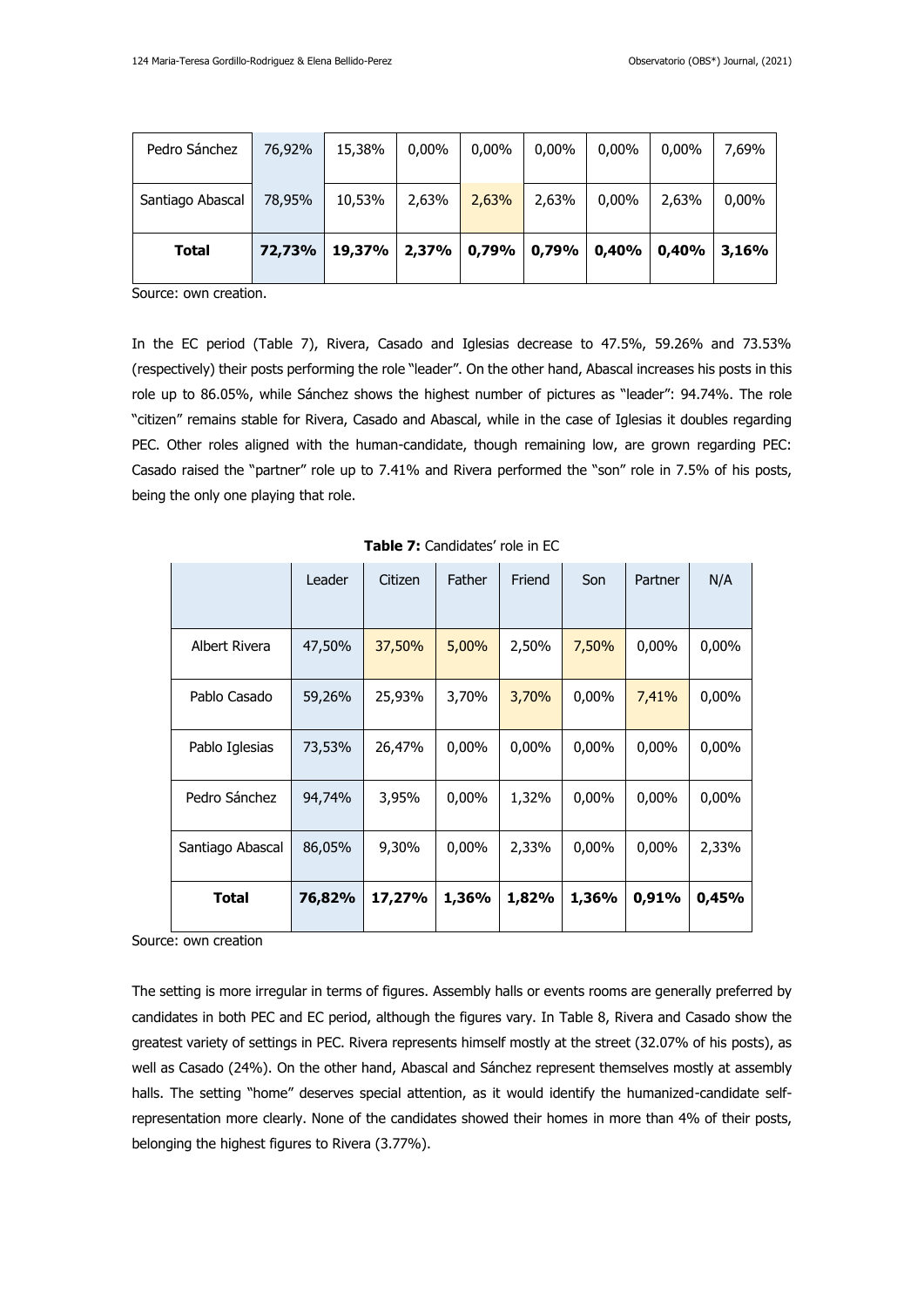|                                  | Albert<br>Rivera | Pablo<br>Casado | Pablo<br>Iglesias | Pedro<br>Sánchez | Santiago<br>Abascal | Total  |
|----------------------------------|------------------|-----------------|-------------------|------------------|---------------------|--------|
| Assembly halls /<br>Events rooms | 9,43%            | 23,08%          | 18,75%            | 57,69%           | 65,79%              | 36,76% |
| Party's head office              | 3,77%            | 3,85%           | 3,13%             | 6,41%            | 5,26%               | 4,74%  |
| Media                            | 26,42%           | 7,69%           | 34,38%            | 1,28%            | 0,00%               | 11,86% |
| <b>Street</b>                    | 32,07%           | 25%             | 25,00%            | 12,82%           | 13,16%              | 20,95% |
| Public transport                 | 1,89%            | 1,92%           | 12,50%            | 0,00%            | 2,63%               | 2,77%  |
| Industry                         | 0,00%            | 5,77%           | 0,00%             | 3,85%            | 0,00%               | 2,37%  |
| Commerce                         | 3,77%            | 3,85%           | 0,00%             | 5,13%            | 0,00%               | 3,16%  |
| Schools                          | 0,00%            | 1,92%           | 0,00%             | 1,28%            | 0,00%               | 0,79%  |
| Nature -agriculture              | 3,77%            | 3,85%           | 0,00%             | 0,00%            | 0,00%               | 1,58%  |
| Nature -wild                     | 9,43%            | 1,92%           | 0,00%             | 0,00%            | 2,63%               | 2,77%  |
| Home                             | 3,77%            | 1,92%           | 3,13%             | 0,00%            | 2,63%               | 1,98%  |
| Other                            | 1,89%            | 11,54%          | 3,13%             | 6,41%            | 5,26%               | 5,93%  |
| N/A                              | 3,77%            | 7,69%           | 0,00%             | 5,13%            | 2,63%               | 4,35%  |

**Table 8:** Candidates' setting in PEC

Following with the EC (Table 9), assembly halls are the preferred settings again, with the exception of Rivera: he only represents himself at an assembly hall in 12.5% of his posts, selecting the street as setting in 41.5% of his posts. Indeed, he chooses "home" in 10% of his posts while the other candidates simply eliminate this setting.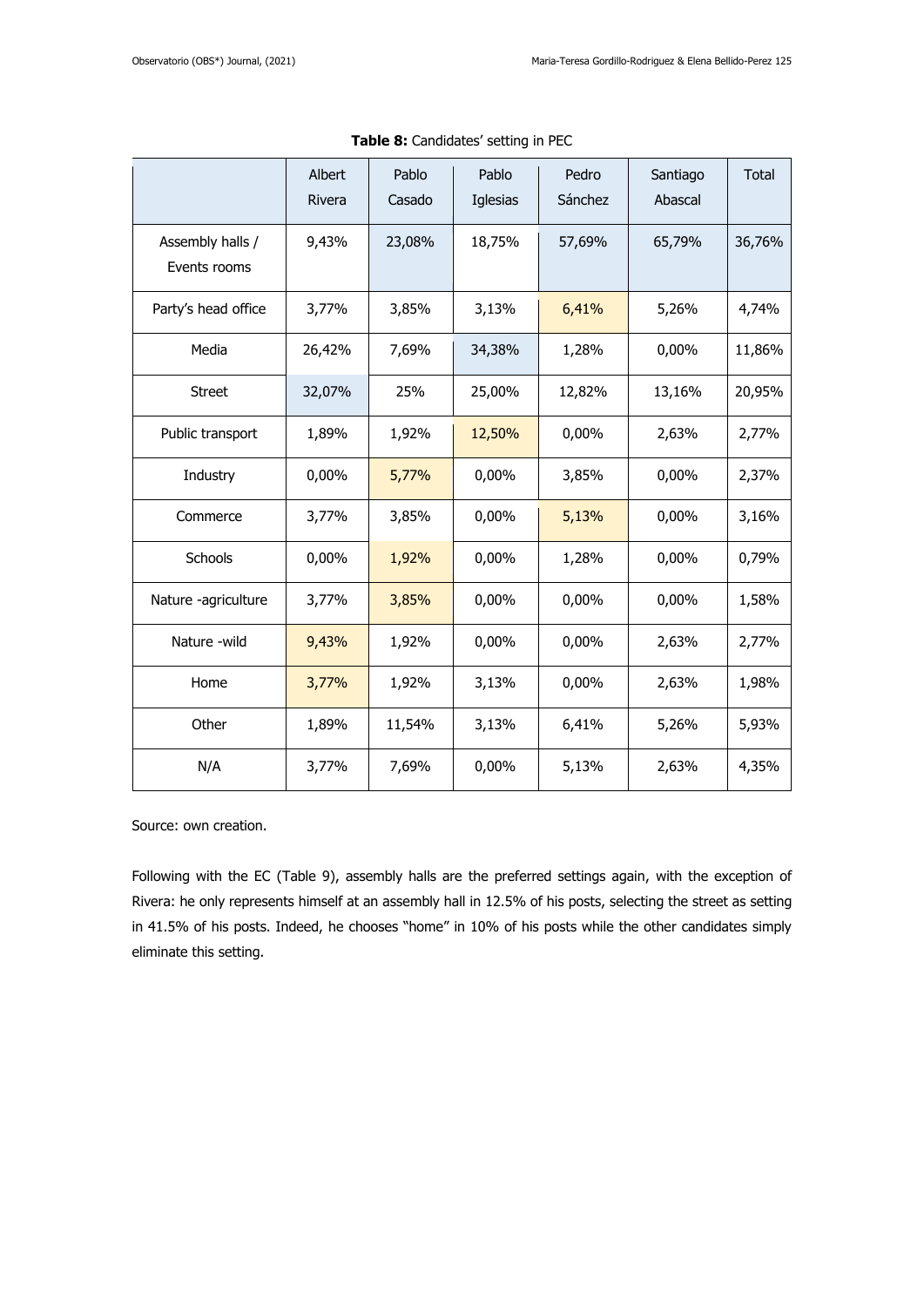|                                  | Albert<br>Rivera | Pablo<br>Casado | Pablo<br>Iglesias | Pedro<br>Sánchez | Santiago<br>Abascal | Total  |
|----------------------------------|------------------|-----------------|-------------------|------------------|---------------------|--------|
| Assembly halls /<br>Events rooms | 12,50%           | 40,74%          | 29,41%            | 59,21%           | 53,49%              | 42,73% |
| Party's head office              | 10,00%           | 0,00%           | 2,94%             | 2,63%            | 2,33%               | 3,64%  |
| Media                            | 2,50%            | 14,81%          | 8,82%             | 10,53%           | 4,65%               | 8,18%  |
| <b>Street</b>                    | 42,50%           | 22,22%          | 26,47%            | 9,21%            | 13,96%              | 20,46% |
| Public transport                 | 10,00%           | 0,00%           | 8,82%             | 0,00%            | 0,00%               | 3,18%  |
| Industry                         | 0,00%            | 0,00%           | 2,94%             | 0,00%            | 2,33%               | 0,91%  |
| Commerce                         | 5,00%            | 7,41%           | 5,88%             | 1,32%            | 0,00%               | 3,18%  |
| Schools                          | 2,50%            | 3,70%           | 2,94%             | 2,63%            | 2,33%               | 2,73%  |
| Nature -agriculture              | 2,50%            | 0,00%           | 0,00%             | 0,00%            | 2,33%               | 0,91%  |
| Nature -wild                     | 0,00%            | 0,00%           | 0,00%             | 2,63%            | 0,00%               | 0,91%  |
| Home                             | 10,00%           | 0,00%           | 0,00%             | 0,00%            | 0,00%               | 1,82%  |
| Sport stadiums                   | 0,00%            | 0,00%           | 0,00%             | 1,32%            | 0,00%               | 0,45%  |
| Other                            | 2,50%            | 3,70%           | 11,76%            | 1,32%            | 6,98%               | 4,55%  |
| N/A                              | 0,00%            | 7,41%           | 0,00%             | 9,21%            | 11,63%              | 6,36%  |

**Table 9:** Candidates' setting in EC

### **Discussion and conclusion**

General elections of 28A 2019 gave the victory to PSOE, followed by PP, Ciudadanos, Unidas Podemos and VOX. Nevertheless, due to an absence of agreement, the general elections were repeated on November 10 2019, where PSOE won again but VOX reached the third position in the Congress and Ciudadanos experimented a great fall, loosing 37 seats in comparison to 28A results. In both election period, the combination of social and political tension on the street and the activity and impression management of the candidates on social media played a key role in the Spanish political life.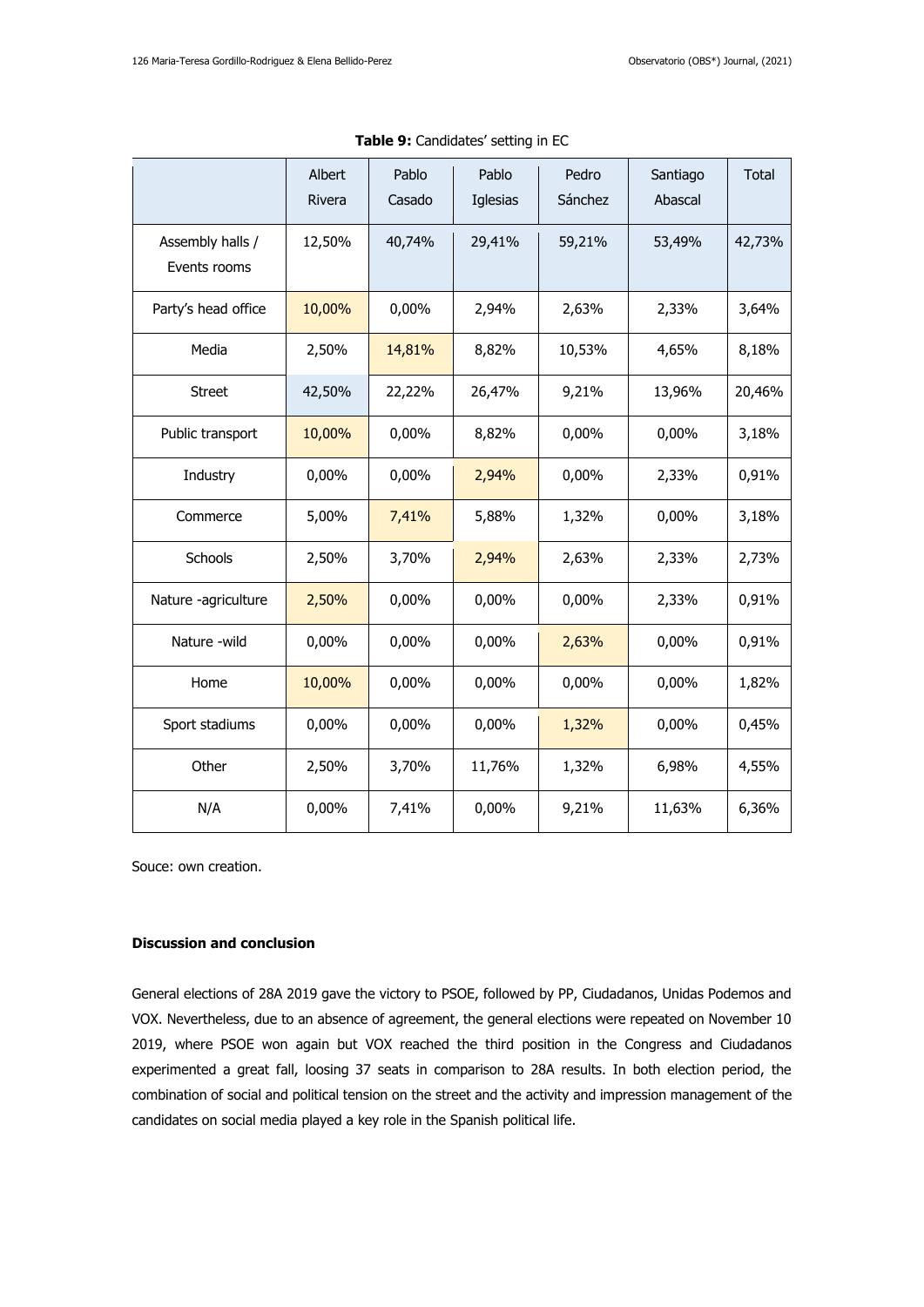Our research emphasizes the idea that an apparently spontaneous use of the image is always corresponding to a propaganda purpose. The results of our study unveil that, in general terms, Spanish candidates in 28A 2019 national elections tend to show themselves more as professional politicians ーalthough some candidates of new parties applied humanization strategies. In other words, thet tend to perform selfrepresentations closer to the professional candidate than to the humanized candidate. This is in line with the studies of Filimonov, Russmann and Svensson (2016), López-Rabadán and Doménech-Fabregat (2018) and Caro-Castaño and Selva-Ruiz (2017). Considering that all candidates ーat different levelsー prefer professional contexts, appear mostly at campaign events, represent themselves as the leader of the party and choose assembly halls as the main setting of the photographs they share on Instagram, it follows that candidates trust more on their public than private self to be depicted in both PEC and EC Instagram posts. Nevertheless, our analysis suggests that users tend to interact more when the post shows a personal/private more than professional context, as it was observed in Table 3. Regarding RQ1 (Which context – personal or professional— is giving more interaction to each Spanish candidate on Instagram?), differences between the PEC and EC periods and the candidates were observed. Before the campaign, only two of the candidates, Abascal and Rivera, got more interaction thanks to personal posts, while during the campaign all of the candidates obtained more likes and comments in personal pictures. It is also noteworthy that Abascal and Rivera have the highest number of followers.

Answering to RQ2 (Are there relevant differences in each Spanish candidate's self-representation on Instagram in terms of the human or professional image that they show?), our findings reveal that, in general terms, the five candidates tend to maintain a professional self-representation on Instagram. The most performed role for all the candidates was the one of "leader". Nevertheless, they performed selfrepresentation in different ways, being some of them closer to the humanized than to the professional candidate. Rivera, leader of one of the new parties (Ciudadanos) and second in the rank of followers, is the candidate showing a higher balance between a human and professional image. This fact can be connected to the casual nature of his campaign "Come on, Citizens!". Although he tends to represent himself in a formal way, he has the highest number of informal pictures: at cultural/sports events, at private/family events (where he has the higher percentage, 20%, in the EC period), performing hobbies or at the street as one of his favourite settings. Besides, he has the highest number of posts in the role of "citizen" in both PEC and EC. Conversely, Abascal, leader of the newest party (VOX) and first on the rank of followers, stresses his professional more than personal image. He prefers to represent himself as a leader, at campaign events (95.35% of performances in EC period) and at assembly halls. As he is the most unknown candidate in the 2019 national elections, his strategy might be oriented to depict an image of a professional and suitable candidate. Iglesias, leader of other of the newest parties (Unidas Podemos) and third in the rank of followers, also prefers a professional image, as he shows himself primarily in formal contexts and at campaign events (more than 80% of his posts for both cases and both periods). Although he represents himself in the role "leader" in more than 70% of posts (both periods), he intends to give a feeling of closeness as he is the candidate who represents himself at the street the most (alongside with Rivera), which corresponds to a strategy that combines the professional and the humanized candidate (Image 2). In fact, Unidas Podemos' campaign is based on social movements appeared on the street. A balance between assembly halls and the street as settings is observed in his posts.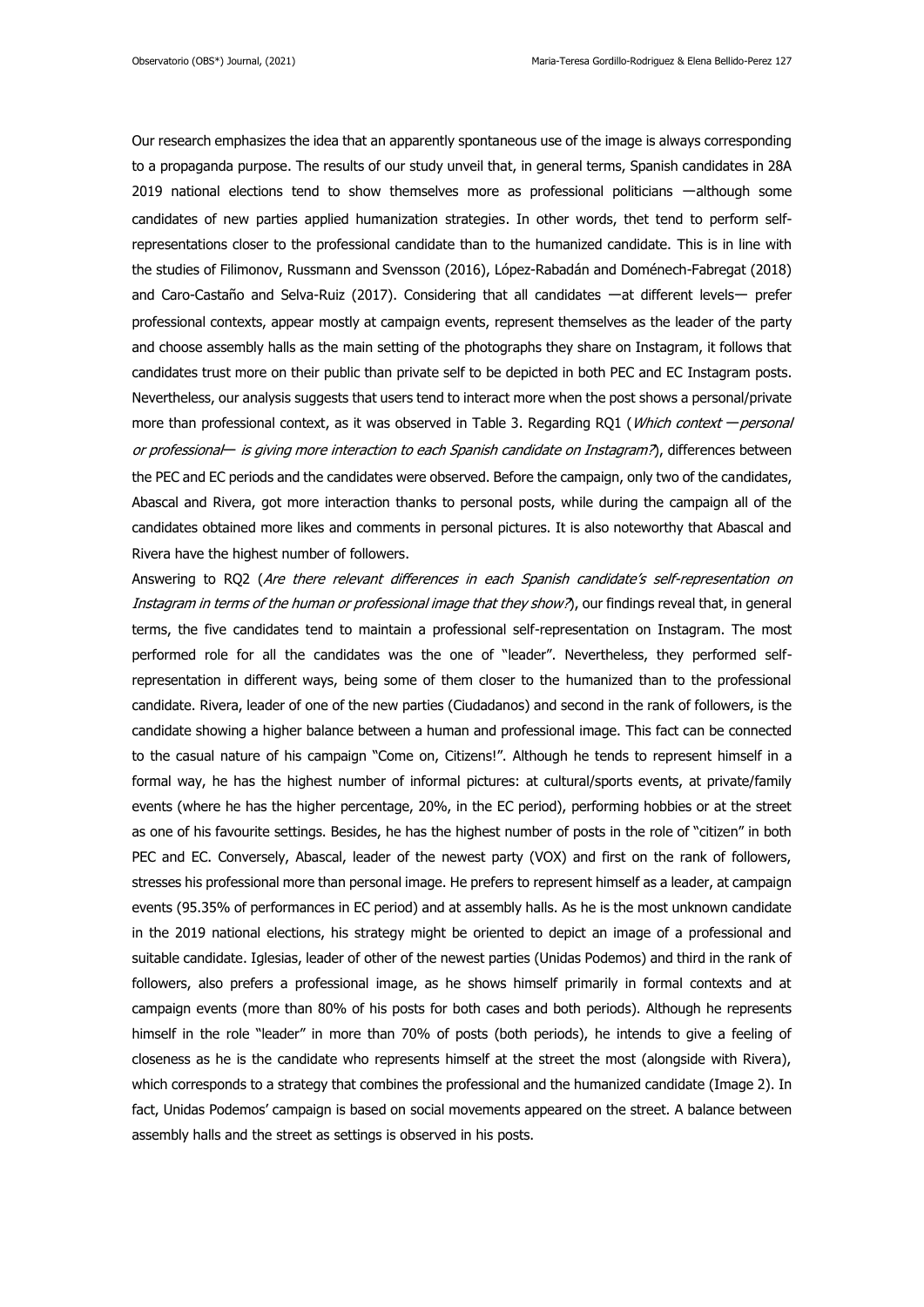Looking at the traditional parties, Casado, leader of PP and presenting his candidacy for the presidency for the first time, is the last one in the rank of followers (half the followers that Abascal). He also shows a balance between the personal and professional candidate. Nevertheless, it is noteworthy that he tends to represent himself as a leader who feels close to citizens (Image 3), following the same strategy as Iglesias or Rivera. Lastly, Sánchez (PSOE), who is running for the reelection, is the penultimate in the rank of followers, close to Casado. A strong predominance of professional contexts is observed. Virtually all of his pictures (Image 4) represent him as a leader and at campaign events. He also tends to post campaign official materials, like posters or calls to vote, which gives a strong corporate style to his account as the leader of the party. Sánchez offers citizens no clues about his private life; indeed, our study found no pictures showing him in family-related roles (such as "father", "son" or "partner"). Our analysis showed that he, as a president, is the candidate with a more serious and professional Instagram account, being these results aligned with previous studies (Poulakidakos & Giannouli, 2019). This fact can be related to the one of being the least followed leader.



**Image 2:** Pablo Iglesias' post

Source: Instagram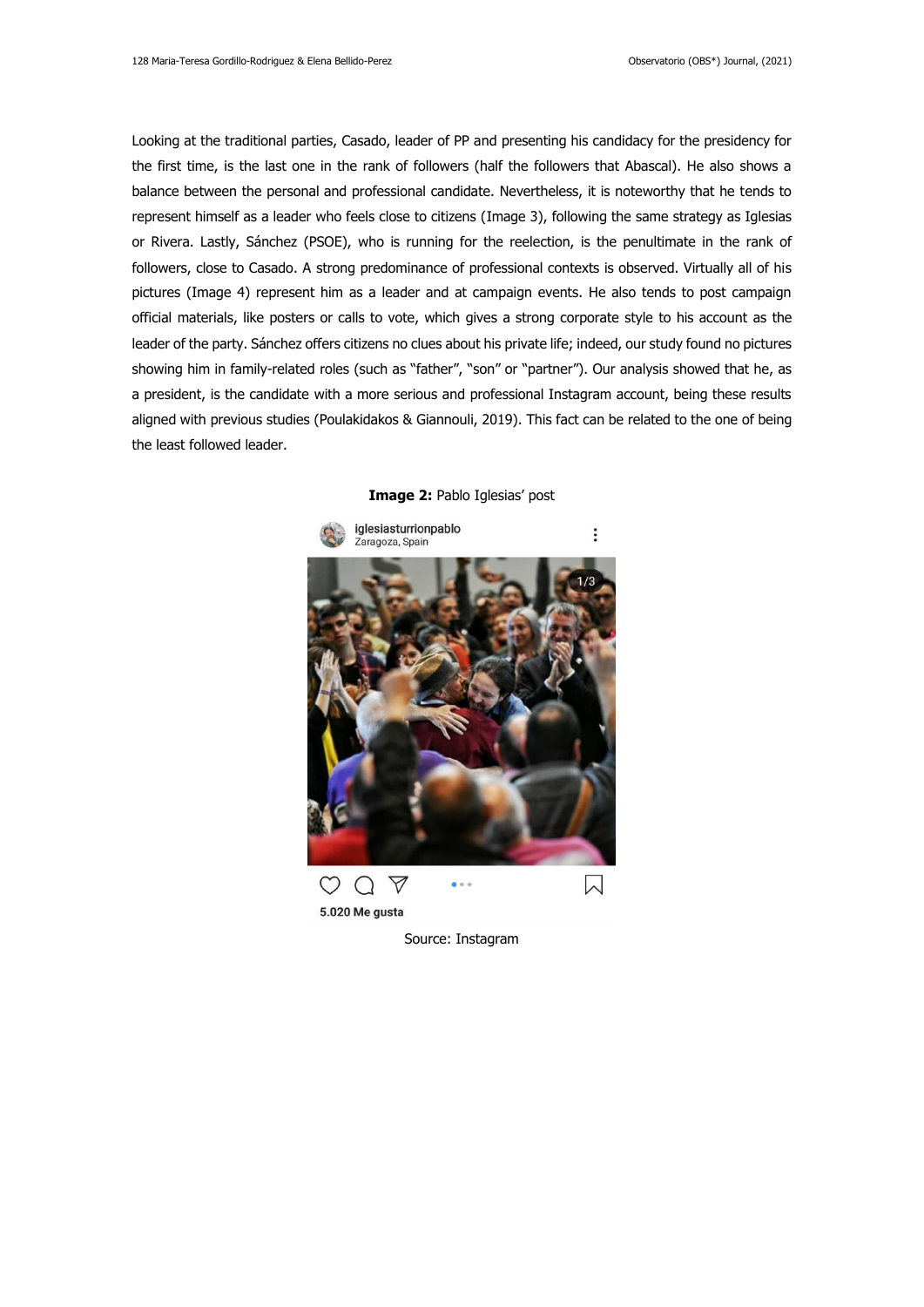### **Image 3:** Pablo Casado's post



4.799 Me gusta pablocasadoblanco Que el futuro vuele alto ¡Feliz domingo a todos! c

Source: Instagram



## **Image 4:** Pedro Sánchez's Instagram profile

Source: Instagram

In relation to RQ3 (Are there relevant differences between the pre-election period and the period in which the political campaign occurs regarding the self-representation of each Spanish candidate on Instagram?), Rivera and Iglesias are the candidates that incremented their humanized self in the EC, while the rest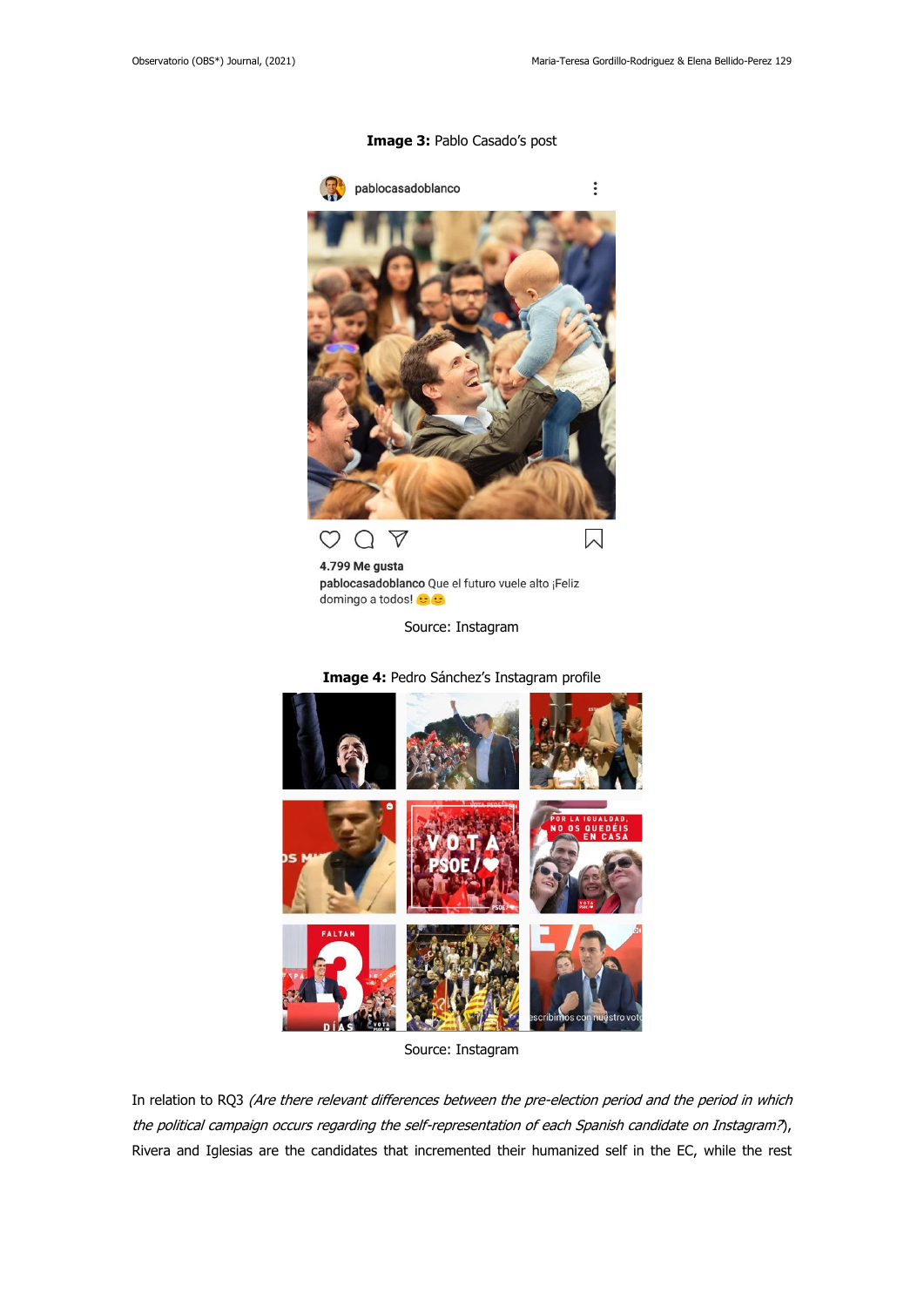reduced it. Whereas Casado, Sánchez and Abascal incremented the number of professional pictures in the EC, Rivera and Iglesias posted more personal pictures, though with a very low increment regarding PEC (6.65% in Rivera's case and 2.02% in Iglesias'). In the same sense, Rivera and Iglesias also reduced their pictures about campaign affairs in EC, but not in a significant way (-8.49% and -2.39% respectively), at the same time that the rest of the candidates incremented these kinds of posts. However, all candidates except Sánchez and Abascal reduced their role "leader" in EC. It is also noteworthy that, while the roles of "citizen", "father", "friend", "son" and "partner" are distributed in the candidates during PEC, only Rivera and Casado represent these humanized roles significantly in EC. Lastly, all candidates except Rivera incremented their appearance in assembly halls in EC.

Thus, the answer to RO4 (Are the five Spanish candidates showing themselves on Instagram in a private and personal context more frequently during the election period than during the pre-election period?) is partly negative: not all but only two candidates, Rivera and Iglesias, showed themselves on Instagram in a private and personal context more frequently during the election period than during the pre-election period. Among these two, Rivera is the candidate who follows this strategy more strictly (Image 5). This can be confronted with the fact that, as it was seen in Table 3, personal pictures get more interaction in EC, which may lead to conclude that the candidates don't take this fact into account, since the majority of them tends to increment their professional self in EC. On the contrary, Rivera gets the double of engagement in EC.



**Image 4:** Albert Rivera's personal posts.



Finally, the answer to RQ5 (Are the candidates of the three newest Spanish parties (Podemos, Ciudadanos, VOX) showing themselves on Instagram in a private and personal context more frequently than the candidates of the traditional parties (PP, PSOE)?) is also negative: the candidates of the three newest Spanish parties (Podemos, Ciudadanos and VOX) don't show themselves on Instagram in a private and personal context more frequently than the candidates of the traditional parties (PP and PSOE). According to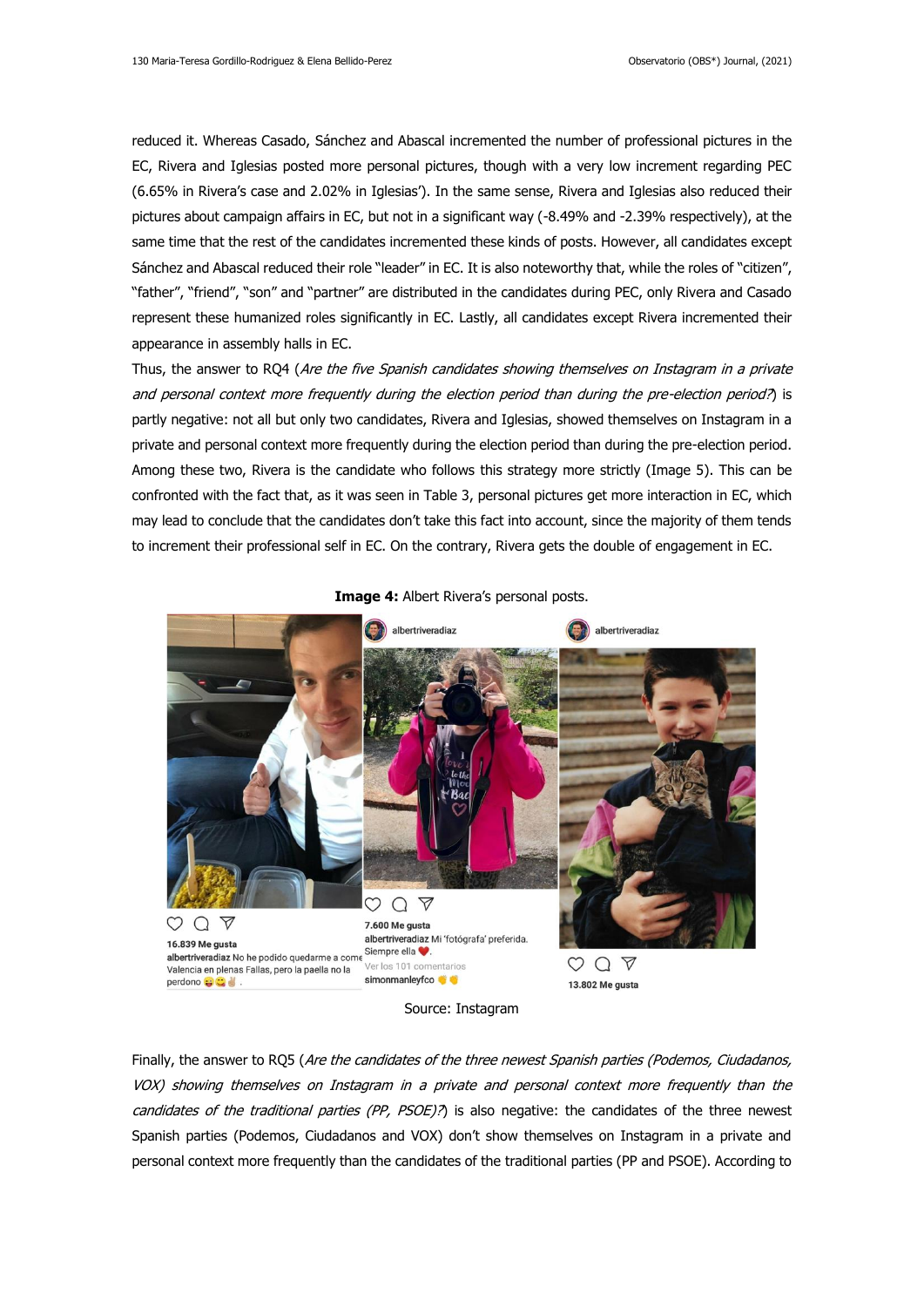our study, the newness of the party in relation to the humanization of the candidate is not a relevant factor in the Spanish case, as it was in the studies of Selva-Ruiz and Caro-Castaño (2017) and Turnbull-Dugarte (2019). Taking PEC and EC as a whole, Rivera, leading a new party, is the candidate who shows himself in a more humanized way, but he is followed by Casado, the candidate of a traditional party. Hence, the ideology and not the newness might be a relevant factor, considering, in line with Poulakidakos and Giannouli (2019), the conservative ideology as the one that can explain this humanization on Instagram. However, Iglesias, leader of the most leftist and new party Unidas Podemos, is in the third position showing himself as a humanized politician.

A key practical implication of our study is the contention that Goffman's (1956) dramaturgical theory on selfpresentation is useful to explain the candidates' use of Instagram for self-representation. Our study shows that Spanish candidates' use of Instagram in both PEC and EC may be defined as an instrument for selfrepresentation corresponding to their election campaign strategy, with the aim to construct a specific image of themselves. This paper applies Goffman's dramaturgical theory to contemporary online communication through its combination with studies on online self-representation and impression management, as well as political communication studies about the image of the candidate on Instagram. On this basis, we define the political candidate as a person who intends to influence the audience's perceptions about his image, thus building and transmitting an ideal self, which represents a major theoretical contribution. Like standard users, politicians post pictures on this network motivated by the needs of interaction and self-expression, which corresponds to the body of research on identity and social networks. The particularity in the case of politicians is that their motivations are not social-psychological but correspond to propaganda purposes, as they are oriented to build an ideal self-image that meets the expectations of voters, thus applying different strategies for impression management.

As a further theoretical implication, we define Instagram as an optimum social network for online selfrepresentation and impression management, specifically in the case of the political candidate. Our results are aligned with previous studies regarding self-presentation as one of the key functions of modern photography (Van Dijck, 2008) and Instagram as a context in which users portray an idealized version of themselves in front of their followers (Caldeira, 2016). Regarding political communication, candidates get the opportunity to deliberately choose what to share on Instagram, which elements are appropriate to perform self-representation as closer to a humanized (e.g. children, pets, home) or a professional candidate (e.g. assembly halls). In general, the humanized candidate, in the same way as general users, would most post photos with family, friends or in informal contexts, as their objective is to connect with citizens (potential voters). On the contrary, the professional candidate would show himself in a suit or giving a press conference in order to show a sense of trustworthiness, although depicting a close image by, for example, finding time to greet kids. In general, the candidates' fear of, as Marshall (1997) states, overplaying their ordinariness, is present in the 2019 Spanish general elections that took place on Instagram, as any candidate posted more private than professional images regardless the period of PEC or EC.

This study, as a continuation of other political marketing studies based on the candidate's use of social media (Bennett, 2012; Hong & Nadler, 2012; Karlsen, 2012; Kreiss, Lawrence & McGregor, 2017; Lalancette & Raynauld, 2019; McLaughlin & Macafee. 2019; McGregor, 2018; Poulakidakos & Giannouli, 2019; Quevedo-Redondo & Portalés-Oliva, 2017; Wood, Corbett & Flinders, 2016), contributes to develop the line of research on the image of the political candidate on Intagram as follows. First, the study shows that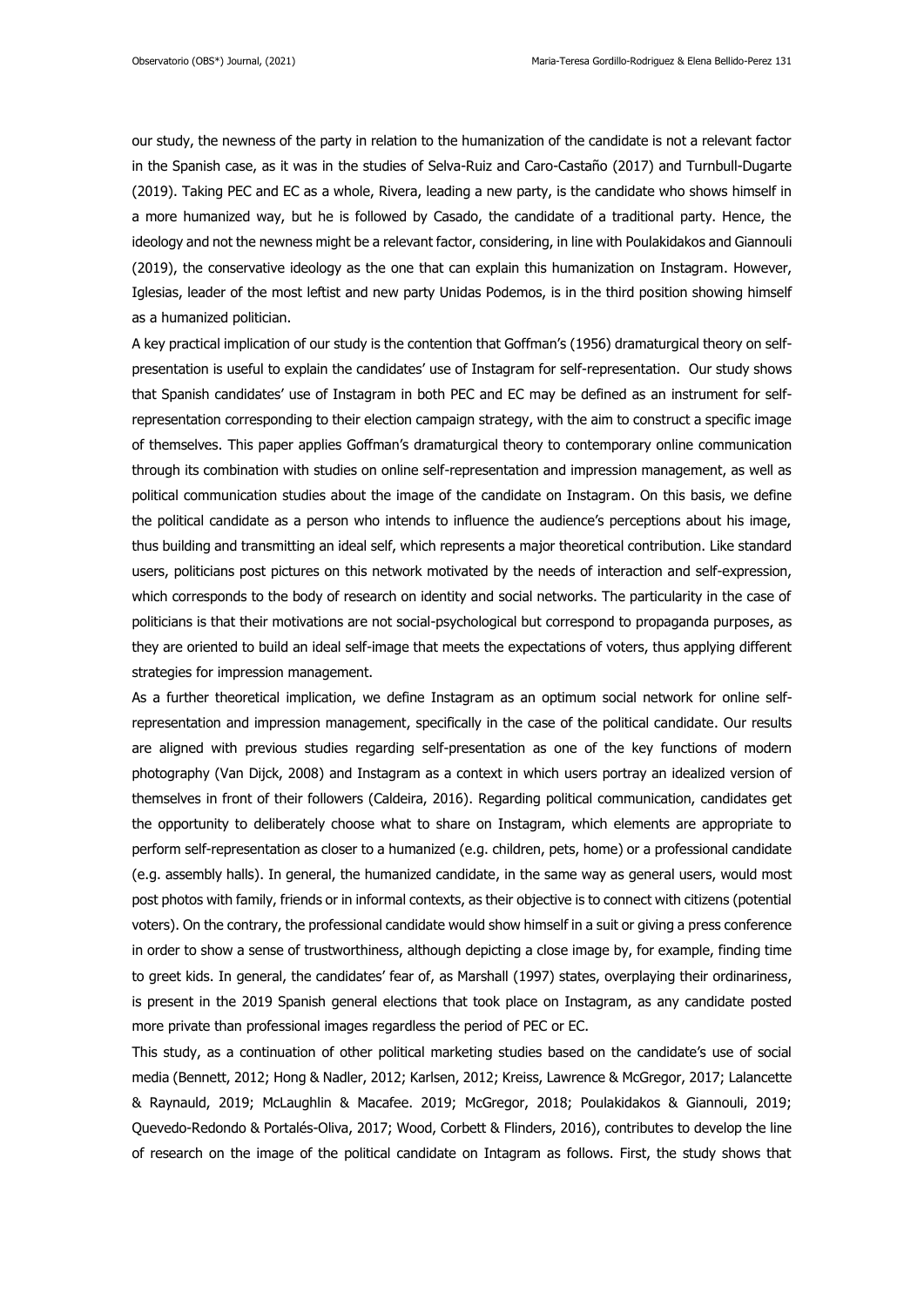Spanish candidates trust more on their public than private self to be depicted, by selecting pictures in professional more than personal contexts and showing themselves as leaders more than fathers or friends. Nevertheless, and as a second implication, it is observed that some of them come closer to the humanized than to the professional candidate, with only two candidates incrementing their humanized self in the EC (while the rest reduced it) and most of them reducing their role "leader" in EC, although incrementing their appearance in assembly halls in EC. Third, our study confirms that the newness of the party in relation to the humanization of the candidate is not a relevant factor in the Spanish case; the ideology and not the newness might be a relevant factor. The conclusions of this study can be relevant for both political communication studies and political communication activity because it has shown that (1) the humanization of the candidate on social media increases interaction with users, (2) mostly during the election campaign: the only two candidates that incremented their humanized self during the election campaign got to double their engagement in this period.

As a final and key contribution, this paper shows that Instagram is an important part of contemporary election campaign strategies, essentially, as an instrument for self-representation used to build a specific image of the political candidate.

Our study is at the forefront of new and expanding paths of inquiry on online self-representation. Nevertheless, it has some limitations, being the scope the main one. Spain is not a representative sample of the political use of Instagram by all western democracies. This fact implies an impediment that prevent us to make an extrapolation of the results as an explanation for Instagram politics in other countries. Another limitation is the absent of a qualitative method that helps us to understand the motivation of the politician in his self-representation on Instagram. In this sense, interviews with someone in charge of the party's communication would have been revealing. However, our study still reveals a prominent use of humanization on Instagram during electoral and pre-electoral periods and it shows relevant differences between candidates.

Further research should compare this data to future elections period in Spain in order to observe the evolution of the humanization of the candidate on Instagram. Making a comparison between Spain and other countries also can contribute to make a solid conclusion about the humanization status in Spanish politicians. Besides, it would be interesting to apply a mixed quantitative-qualitative methodology gathering focus groups in order to study public's responses to candidates' pictures on Instagram, along with the collected data about interaction.

### **Declaration of Conflicting Interests**

The author(s) declared no potential conflicts of interest with respect to the research, authorship, and/or publication of this article.

#### **Funding**

The author(s) received no financial support for the research, authorship, and/or publication of this article.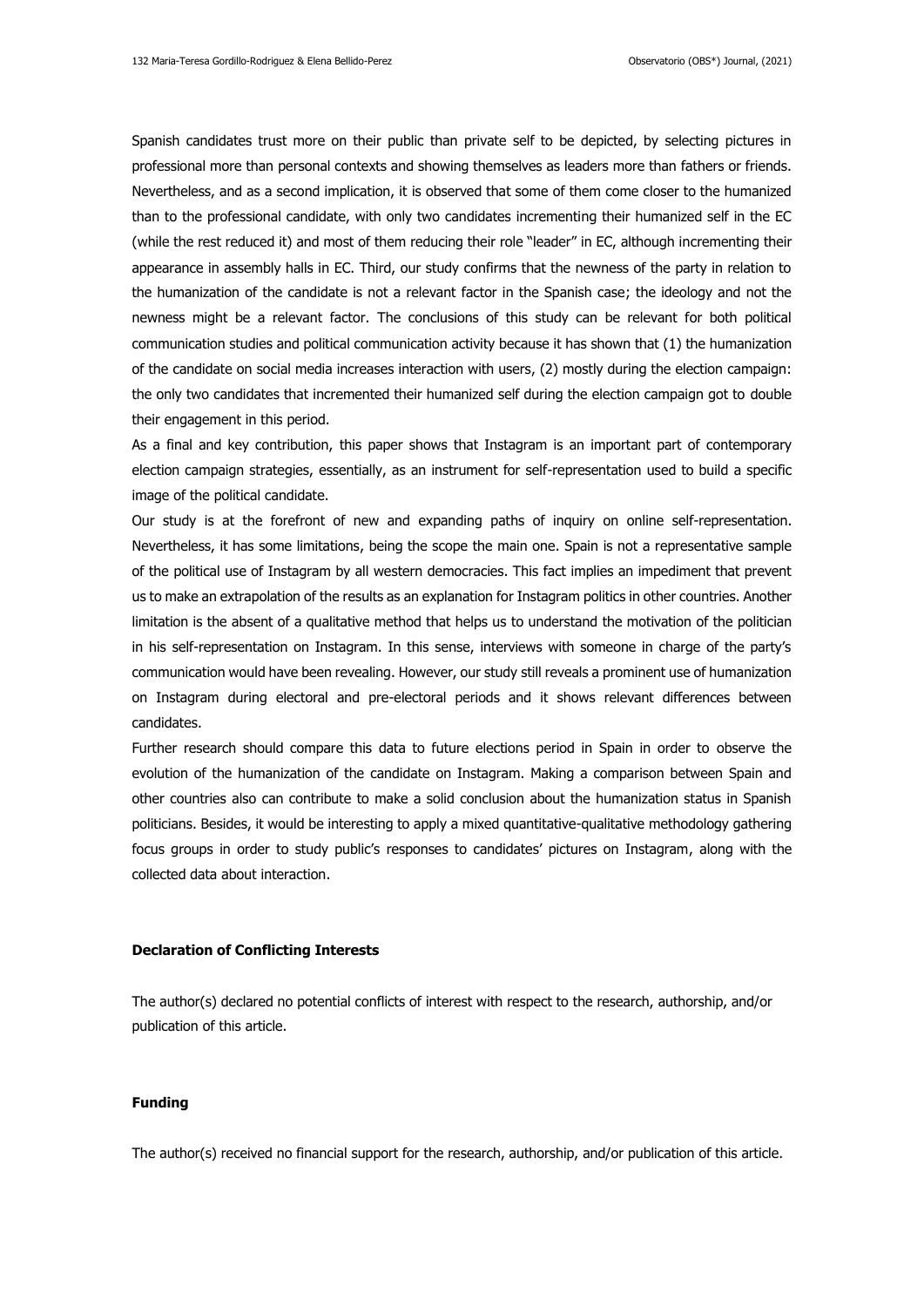### **Acknowledgement**

The work presented in this article was performed in the context of the research group IDECO, Grupo de Investigación en Comunicación Política, Ideología y Propaganda (Universidad de Sevilla, SEJ-539).

### **References**

- Adam, S. & Maier, M. (2010). Personalization of Politics A Critical Review and Agenda for Research. Annals of the International Communication Association, 34(1), 213-257.
- Belk, R. W. (2013). Extended Self in a Digital World. Journal of Consumer Research 40(3), 477-500.
- Bennett, W. L. (2012). The Personalization of Politics: Political Identity, Social Media, and Changing Patterns of Participation. The ANNALS of the American Academy of Political and Social Science, 644(1), 20- 39.
- Boyd, D. M. & Ellison, N. B. (2007). Social network sites: Definition, history and scholarship. Journal of Computer-Mediated Communication, 13(1), 210–230.
- Brivio, E. & Ibarra, F. C. (2009). Self Presentation in Blogs and Social Networks. Front. Neuroeng. Conference Abstract: Annual CyberTherapy and CyberPsychology 2009 conference, 113-115.
- Caldeira, S. P. (2016). Identities in Flux: An Analysis to Photographic Self-Representation on Instagram. Observatorio (OBS\*) Journal, 10(3), 135-158.
- Campus, D. (2010). Mediatization and Personalization of Politics in Italy and France: The Cases of Berlusconi and Sarkozy. The International Journal of Press/Politics, 15(2), 219-235.
- CIS (2019). Macrobarómetro de marzo 2019. Preelectoral elecciones generales 2019 [Estudio nº 3242]. Retrieved from: [http://www.cis.es/cis/export/sites/default/-](http://www.cis.es/cis/export/sites/default/-Archivos/Marginales/3240_3259/3242/es3242mar.pdf)

[Archivos/Marginales/3240\\_3259/3242/es3242mar.pdf](http://www.cis.es/cis/export/sites/default/-Archivos/Marginales/3240_3259/3242/es3242mar.pdf) (accesed on 16th August, 2019).

- Deeb-Swihart, J., Polack, C., Gilbert, E. & Essa, I. (2017). Selfie-presentation in everyday life: A large-scale characterization of selfie contexts on instagram. Proceedings of the 11th International Conference on Web and Social Media, ICWSM 2017, 42-51.
- Dimitrova, D. V. & Bystrom, D. (2013). The Effects of Social Media on Political Participation and Candidate Image Evaluations in the 2012 Iowa Caucuses. American Behavioral Scientist, 57(11), 1568-1583.
- Enli, G. S., & Thumim, N. (2012). Socializing and Self-Representation online: Exploring Facebook. Observatorio (OBS\*) Journal, 6(1), 87-105.
- Enli, G.S. & Skogerbø, E. (2013). Personalized campaigns in party-centred politics. Information, Communication & Society, 16(5), 757-774.
- Ferreira, C. (2019). Vox como representante de la derecha radical en España: un estudio sobre su ideología. Revista Española de Ciencia Política, 51, 73-98.
- Filimonov, K., Russmann, U. & Svensson, J. (2016). Picturing the Party: Instagram and Party Campaigning in the 2014 Swedish Elections. Social Media + Society, 2(3).
- Goffman, E. (1956). The Presentation of Self in Everyday Life. Edinburgh: Sciences Research Centre.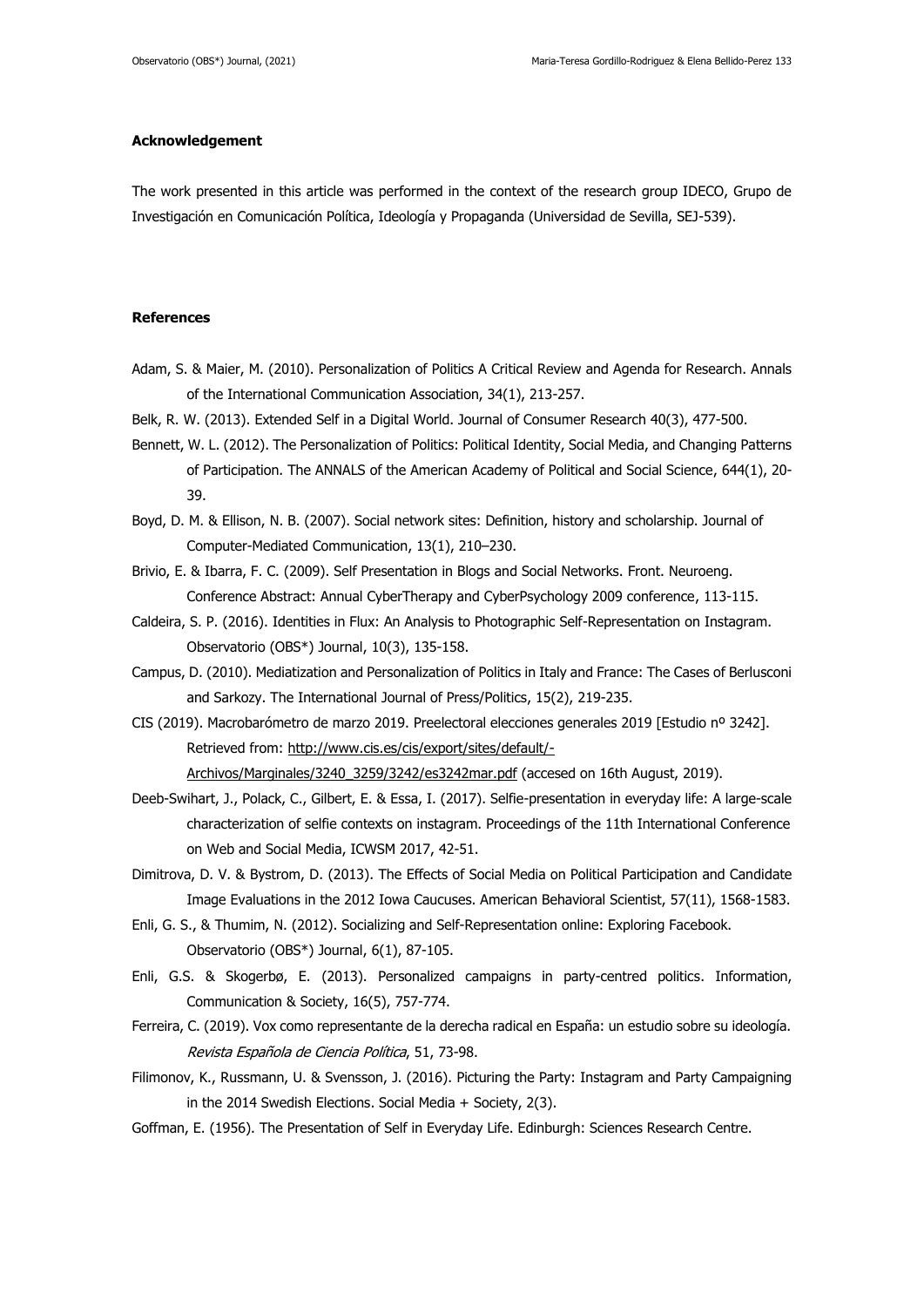- Goodnow, T. (2013). Facing off: A comparative analysis of Obama and Romney Facebook timeline photos. American Behavioral Scientist, 57(11), 1584-1595.
- Gyorffy, R. (2013). #Nofilter: Exploring Self Promotion and Identity Creation Through Instagram. PhD diss., Princeton University, USA.
- Hong, S. & Nadler, D. (2012). Which candidates do the public discuss online in an election campaign?: The use of social media by 2012 presidential candidates and its impact on candidate salience. Government Information Quarterly, 29(4), 455-461.
- Karlsen, R. (2012). A Platform for Individualized Campaigning? Social Media and Parliamentary Candidates in the 2009 Norwegian Election Campaign. Policy & Internet, 3(4), 1-25.
- Kavakci, E., & Kraeplin, C. R. (2017). Religious beings in fashionable bodies: the online identity construction of hijabi social media personalities. Media, Culture and Society, 39(6), 850-868.
- Krämer, N. C., & Winter, S. (2008). Impression management 2.0: The relationship of self-esteem, extraversion, self-efficacy, and self-presentation within social networking sites. Journal of Media Psychology, 20(3), 106-116.
- Kreiss, D., Lawrence, R. G. & McGregor, S. C. (2017). In Their Own Words: Political Practitioner Accounts of Candidates, Audiences, Affordances, Genres, and Timing in Strategic Social Media Use. Political Communication, 35(1), 8-31.
- Lalancette, M., & Raynauld, V. (2019). The Power of Political Image: Justin Trudeau, Instagram, and Celebrity Politics. American Behavioral Scientist, 63(7), 888-924.
- Lee, E., Lee, J.-A., Moon, J. H. & Sung, Y. (2015). Pictures speak louder than words: Motivations for using Instagram. Cyberpsychology, Behavior, and Social Networking, 18(9), 552–556.
- López-Rabadán, P. & Doménech-Fabregat, H. (2018). Instagram y la espectacularización de las crisis políticas. Las 5W de la imagen digital en el proceso independentista de Cataluña. El profesional de la información, 27(5), 1013-1029.
- Marshall, D. P. (1997) Celebrity and Power: Fame in Contemporary Culture. Minneapolis: University of Minnesota Press.
- Marshall, P. D. (2010). The promotion and presentation of the self: Celebrity as marker of presentational media. Celebrity Studies, 1(1), pp. 35-48.
- McAllister, I. (2007). The personalization of politics. In R. J. Dalton and H.‐D. Klingemann (Eds.), The Oxford Handbook of Political Behavior (pp. 571-588). Oxford: Oxford University Press.
- McCall, G. (2013). Interactionist Perspectives in Social Psychology. In J. DeLamater and A. Ward (Eds.), Handbook of Social Psychology (Second Edition) (pp. 3-29). USA: Springer.
- McGregor, S. C. (2018). Personalization, social media, and voting: Effects of candidate self-personalization on vote intention. New Media & Society, 20(3), 1139–1160.
- McGregor, S. C., Lawrence, R. G. & Cardona, A. (2017). Personalization, gender, and social media: gubernatorial candidates' social media strategies. Information, Communication & Society, 20(2), 264-283.
- McLaughlin, B. & Macafee, T. (2019). Becoming a Presidential Candidate: Social Media Following and Politician Identification. Mass Communication and Society, 22(5), 584-603.
- Mehdizadeh, S. (2010). Self-presentation 2.0: Narcissism and self-esteem on Facebook. Cyberpsychology, Behavior, and Social Networking, 13(4), 357-364.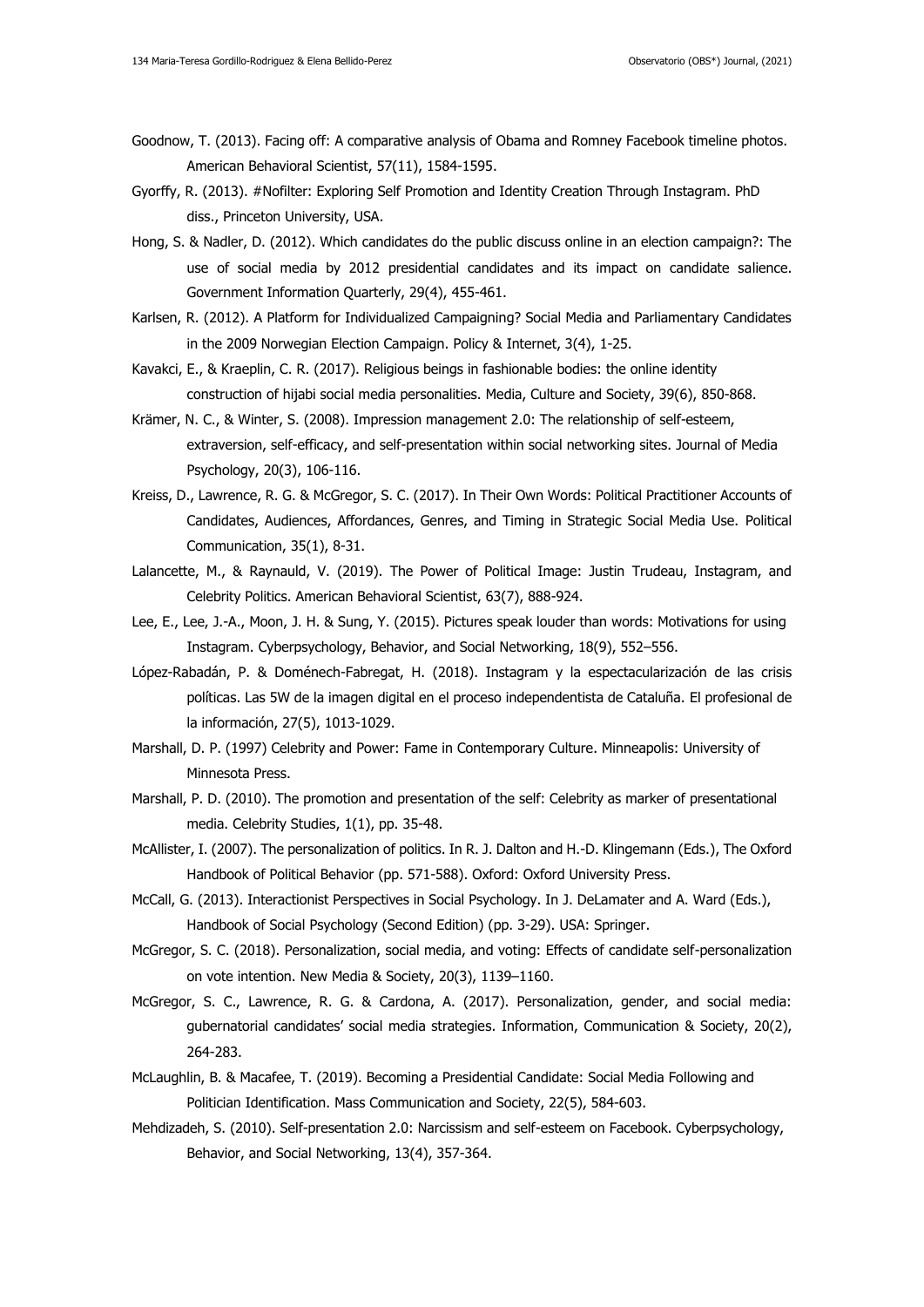- Muñoz, C.L. & Towner, T. L. (2017). The Image is the Message: Instagram Marketing and the 2016 Presidential Primary Season. Journal of Political Marketing, 16 (3-4), 290-318.
- Nieland, J. U. (2008). Politainment. In W. Donsbach (Ed.), The International Encyclopedia of Communication. Oxford: Blackwell Publishing. Blackwell Reference Online.
- O'Donnell, N. H. (2018). Storied Lives on Instagram: Factors Associated With the Need for Personal-Visual Identity. Visual Communication Quarterly, 25(3), 131-142.
- Pérez-Curiel, C. & Limón Naharro, P. (2019). Political influencers. A study of Donald Trump's personal brand on Twitter and its impact on the media and users. Communication & Society, 32(1), 57-75.
- Poulakidakos S. & Giannouli, I. (2019). Greek Political Leaders on Instagram: Between 'Soft' and 'Hard' Personalization. In A. Veneti, D. Jackson and D. Lilleker (Eds.), Visual Political Communication (pp. 187-206). Cham: Palgrave Macmillan.
- Quevedo-Redondo, R. & Portalés-Oliva, M. (2017). Imagen y Comunicación Política en Instagram. Celebrificación de los candidatos a la presidencia del Gobierno. El profesional de la información, 26(5), 916-927.
- Rettberg, J. W. (2018). Self-presentation in Social Media. In J. Burgess, A. Marwick, and T. Poell (Eds.), The SAGE Handbook of Social Media (pp. 429-443). London: SAGE.
- Roberts, M. (1993). Exploring the Symbolic Roles of the Modern Presidency in Campaign Commercials: 1952-1988. Communication presented at Popular Culture Conference, New Orleans.
- Rodina, E., & Dligach, D. (2019). Dictator's Instagram: personal and political narratives in a Chechen leader's social network. Caucasus Survey, 7(2), 95-109.
- Rossini, P., Hemsley, J., Tanupabrungsun, S., Zhang, F. & Stromer-Galley, J. (2018). Social Media, Opinion Polls, and the Use of Persuasive Messages During the 2016 US Election Primaries. Social Media + Society, 4(3).
- Russmann U., Svensson, J. & Larsson, A. O. (2019). Political Parties and Their Pictures: Visual Communication on Instagram in Swedish and Norwegian Election Campaigns. In A. Veneti, D. Jackson and D. Lilleker (Eds.), Visual Political Communication (pp.119-144). Cham: Palgrave Macmillan.
- Russmann, U. & Svensson, J. (2016). Studying Organizations on Instagram. Information, 7(58), 1-12.
- Russmann, U., & Svensson, J. (2017). Interaction on Instagram? Glimpses from the 2014 Swedish Elections. International Journal of E-Politics, 8(1), 50-66.
- Schau, H. J., & Gilly, M. C. (2003). We Are What We Post? Self-Presentation in Personal Web Space. Journal of Consumer Research, 30(3), 385-404.
- Schneiker, A. (2019). Telling the Story of the Superhero and the Anti-Politician as President: Donald Trump's Branding on Twitter. Political Studies Review, 17(3), 210-223.
- Schultz, D. (2001). Celebrity Politics in a Postmodern Era: The Case of Jesse Ventura. Public Integrity, 3(4), 363-376.
- Scolere, L., Pruchniewska, U. & Duffy, B. E. (2018). Constructing the Platform-Specific Self-Brand: The Labor of Social Media Promotion. Social Media + Society, 4(3), 1-11.
- Selva Ruiz, D. & Caro Castaño, L. (2017). Uso de Instagram como medio de comunicación política por parte de los diputados españoles: la estrategia de humanización en la 'vieja' y la 'nueva' política. El profesional de la información, 26(5), 903-915.